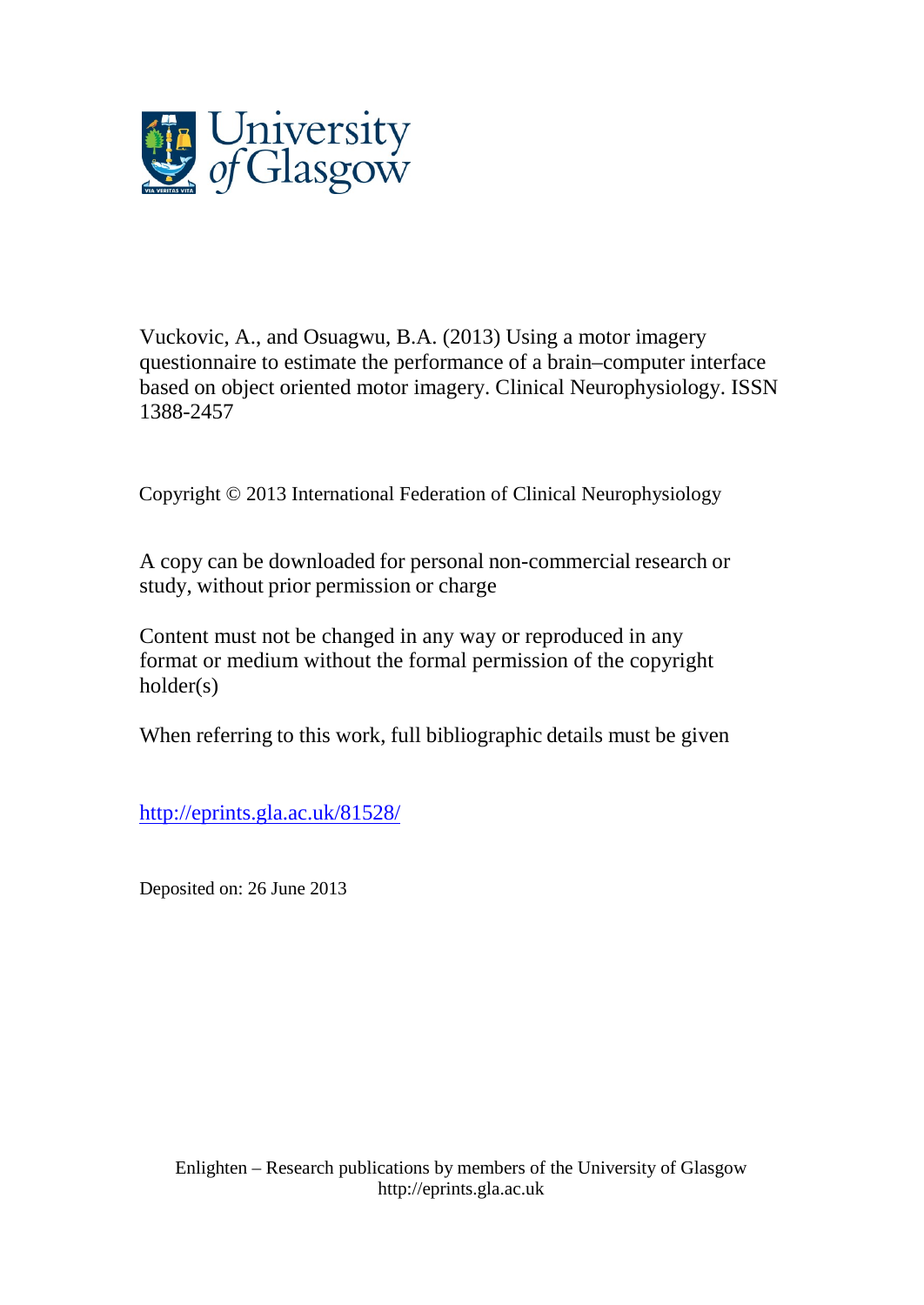# Using a Motor Imagery Questionnaire to Predict the Performance of a Brain-Computer Interface Based on Object Oriented Motor Imagery

Aleksandra Vuckovic<sup>1</sup>, Bethel A. Osuagwu<sup>1</sup> 1 School of Engineering, University of Glasgow

Aleksandra Vuckovic School of Engineering, James Watt building (south) University of Glasgow, G12 8QQ Glasgow, UK Email: aleksandra.vuckovic@glasgow.ac.uk tel: +44 (0)141 330 3251 fax: +44(0)141 330 4343

Keywords:

Brain-Computer Interface, BCI illiteracy, goal oriented imagination, kinaesthetic imagery, visual imagery, Motor imagery questionnaire

Disclosure: There are no conflicts of financial interests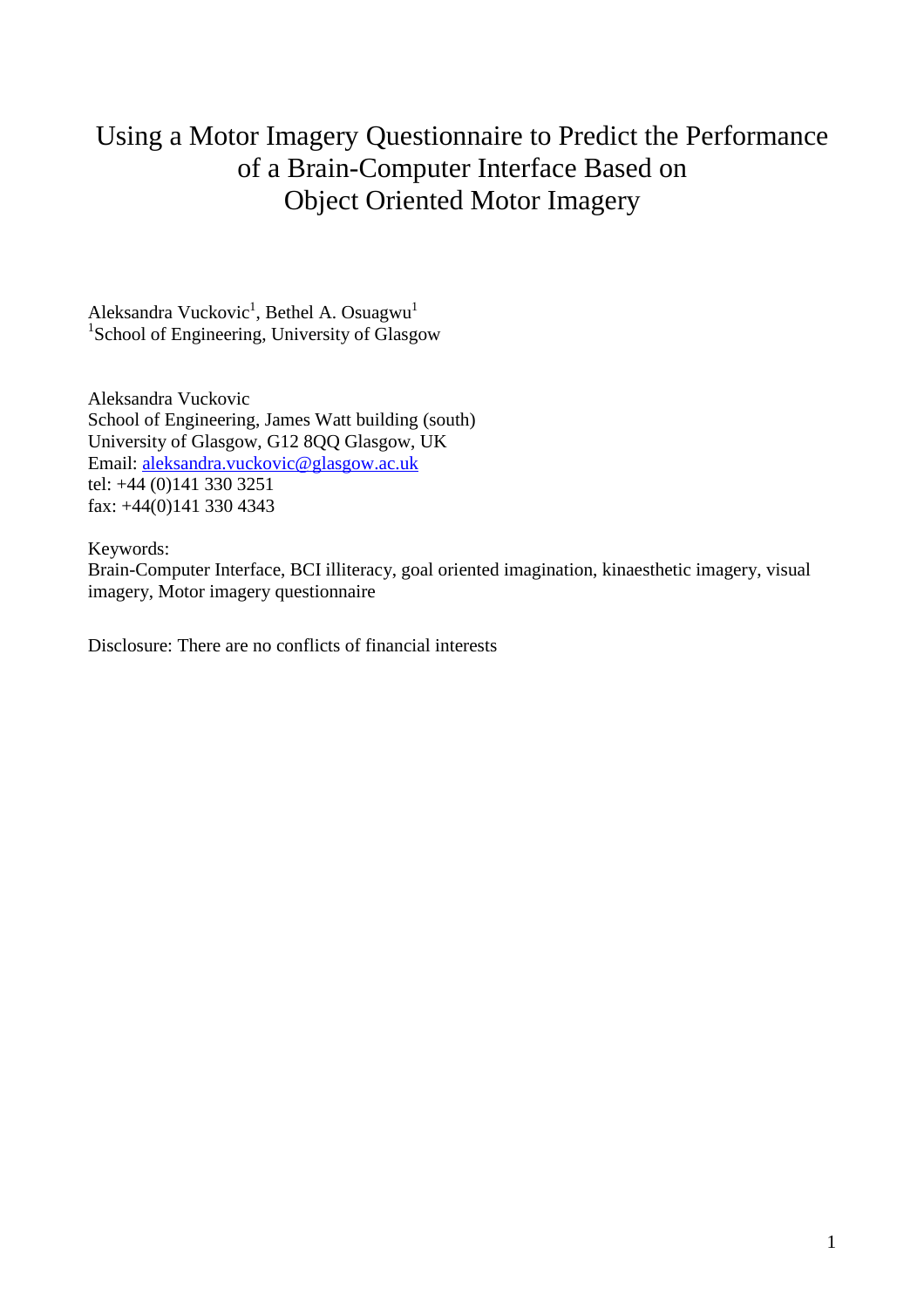#### HIGHLIGHTS:

- 1. Motor imagery (MI) questionnaires can be used as simple method to detect Brain-Computer Interface (BCI) illiteracy in MI based BCI
- 2. 'Good' and 'poor' BCI candidates prefer different forms of motor imagery
- 3. Object oriented motor imagery is influenced by a physical presence of the imagined object, changing features of the BCI classifier

#### Abstract:

**Objectives**: The primary objective was to test whether motor imagery (MI) questionnaires can be used to detect BCI 'illiterate'. The second objective was to compare BCI classification accuracy between two types of MI: in the physical presence of the goal of an action (goal oriented imagery GOI) and without the physical presence of the goal (simple imagery SI).

**Methods**: Kinaesthetic (KI) and visual (VI) motor imagery questionnaires were administered to thirty (twenty) healthy volunteers. Their EEG was recorded during a cue-based, SI and GOI tasks.

**Results**: The strongest correlation (Pearson  $r^2$ =0.53, p=1.6e5) (Pearson 0.66, p=1.39e-5) was found between KI and SI, followed by a moderate correlation KI and GOI ( $r^2$ =0.33, p=0.001) ( $r^2$ = 0.46, p=0.001) and a weak correlation between VI and SI ( $r^2$ =0.21, p=0.022) ( $r^2$ =0.23, p= 0.03) and VI and GOI  $(r^2=0.17, p=0.05)$   $(r^2=0.20, p=0.05)$ . BCI classification accuracy was similar for SI  $(71.1\pm7.8\%)$  (68.6 $\pm$ 6.1%) and GOI (70.5 $\pm$ 5.9%) (69.7 $\pm$ 4.9%), but GOI improved the classification accuracy in 'poor' imagers and reduced the classification accuracy in 'good' imagers. Classification features used in SI and GOI were different in 70% (75%) of participants. People with the lowest KI scores had also the smallest reduction of the sensory-motor rhythm during MI.

**Conclusion**: The KI score can be used as a pre-test to predict the performance of a MI based BCI. The physical presence of the object of an action facilitates motor imagination in poor imagers. **Significance**: In BCI based on MI, in particular for assisted rehabilitation of the upper extremities.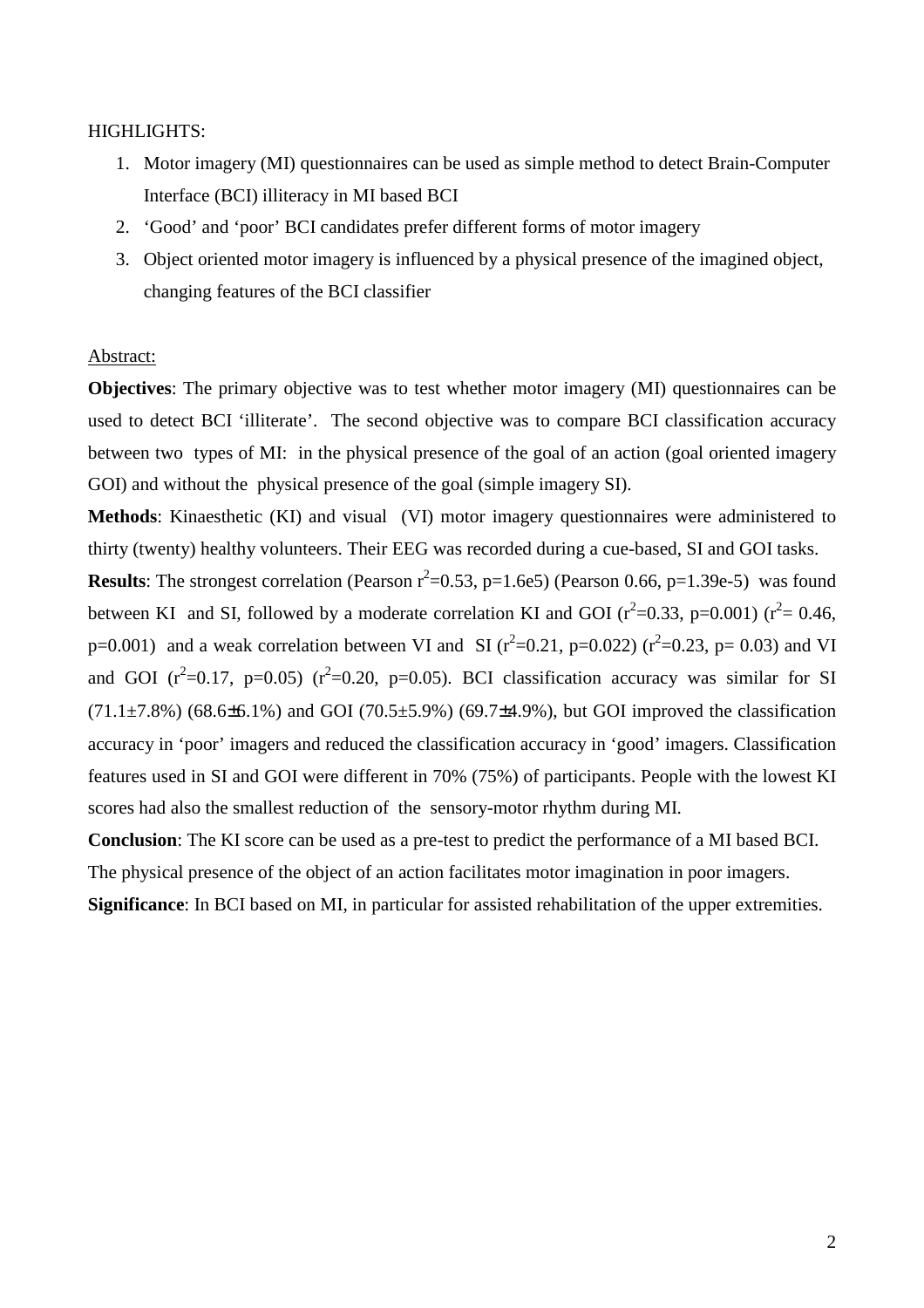# I. INTRODUCTION

Motor imagination (MI) is a dynamic state in which the presentation of a specific motor action is internally activated without a motor output [Mulder 2007]. MI activates the same brain area as real (overt) movements [Jeannerod 2001, Decety 1996], following the same dynamics described by temporal regularity, programming rules, and the encoding of biomechanical constraints.

A very important property of MI is that one can vividly imagine a motor action that he/she cannot perform. A MI has therefore been widely used for training purposes, with sportsmen and musicians [Hall et al. 1998, Hall 2001, Langheim et al. 2002, Lotze and Halsbrand 2006, Guillot et al. 2010a], and in the rehabilitation of patients who cannot perform active movements following stroke, spinal cord injury (SCI) or chronic intractable pain [Moseley 2004, Butler and Page 2006, Mulder 2007, Page et al. 2009, Grangeon et al. 2010, Malouin 2010]. In these studies patients were verbally guided to imagine some functional, object oriented task for which they could not produce a satisfactory overt movement, such as reaching or grasping an object. Patients achieved decreased reaching time, enhanced smoothness of a hand trajectory of their overt movements [Grangeon et al. 2010], increased Fugl-Meyer score and results of the Action Research Arm (ARA) test [Page et al. 2006] .

Even though motor imagery can improve learning or re-learning of motor skills, it is much dependant on a person's ability to elicit mental images. This ability is characterised as a 'vividness' of imagery (i.e. clarity and richness) and its controllability, which depends on the person's ability to perform the mental representation of an action (covert action) using the previous experience of an earlier overt action [Guillot et al. 2010b]. People vary greatly in their ability to imagine movements and this ability can be improved by practice [Hall 1985, Guillot et al. 2010b]. A recent study demonstrated that 'poor' and 'good' imagers recruit the corresponding anatomical substrates to a different extent, 'good' imagers recruiting only the cortico-striatal system while 'poor' imagers in addition recruiting the cortico-cerebellar system [Guillot et al. 2008].

Questionnaires have been commonly used to asses motor imagination ability [Isaac 1996, Malouin et al. 2008, Malouin et al. 2009, Hall et al. 2009]. Apart from questionnaires, autonomic system function measurements and mental chronometry are also considered a reliable measure of imagery ability [Decety et al. 1991, Malouin et al. 2008].

The most popular motor imagery questionnaire is Hall's questionnaire [Hall and Pongrac 1983, Hall and Martin 1997]. The main problem in administering this questionnaire to patients is that it requires quite energetic movements, which need to be executed and subsequently imagined. For most patients with motor deficit, these tasks are impossible to perform and are also very hard to imagine. Therefore Malouin et al. [2007] developed a questionnaire adapted for people with motor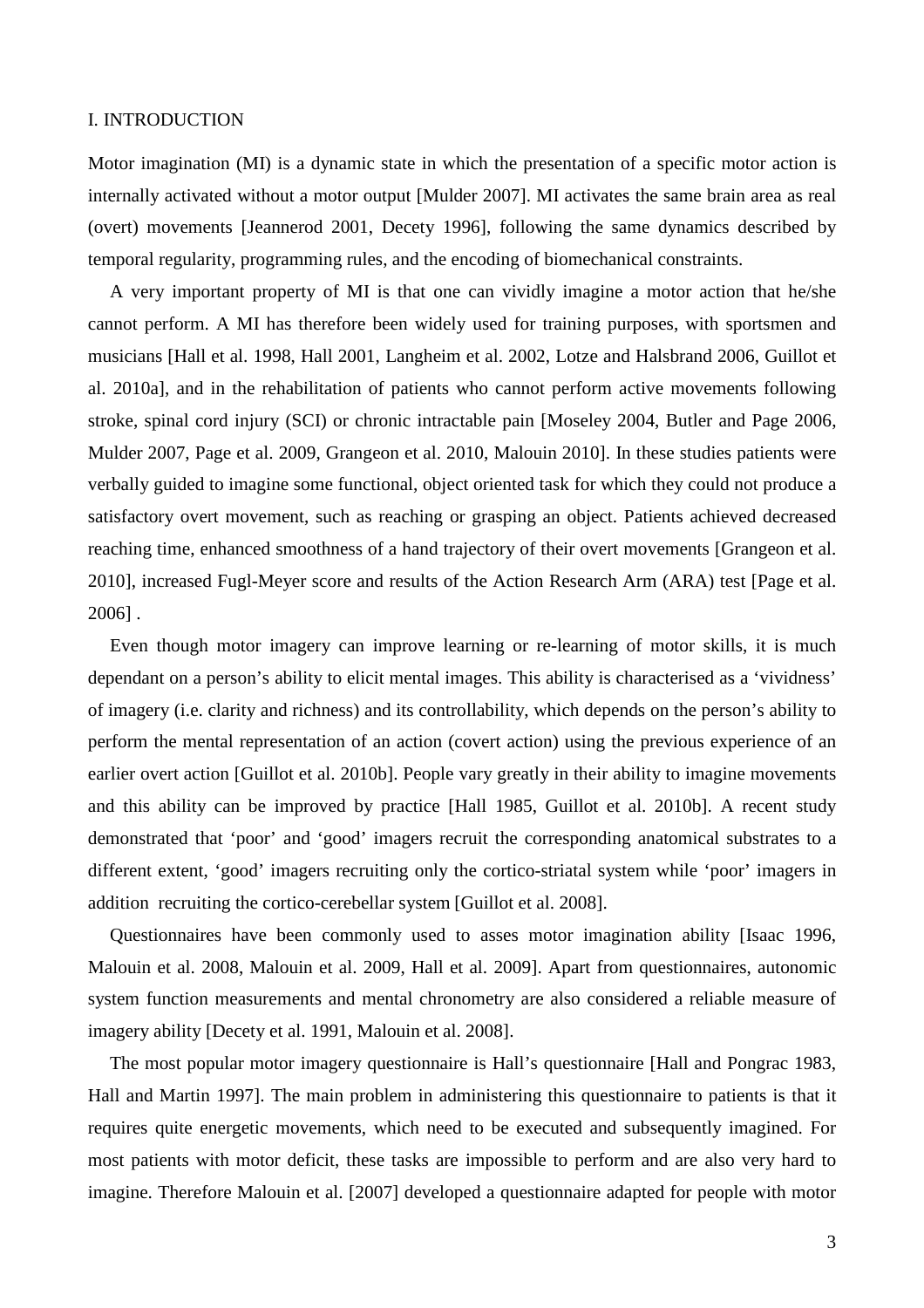disabilities called 'The Kinaesthetic and Visual Imagery Questionnaire' (KVIQ), containing separate sets of questions for kinaesthetic and visual MI. All movements implemented in this questionnaire can be physically executed while sitting in a chair, thus additionally facilitating MI. KVIQ predicts a possibility that a part of the body can be paralysed (e.g. stroke and SCI patients) so it is a suitable questionnaire for BCI users [Malouin et al. 2008].

Both covert and overt motor actions modulate Sensory-Motor Rhythms (SMR), and cause a phenomenon known as 'Event related synchronisation/desynchronisation' (ERS/ERD). The ERS/ERD describes changes in the energy level of certain frequency bands of EEG signal as compared to a period before the motor task [Pfurtscheller and Aranibar 1977]. The ERS/ERD is closely related to a decrease in the peak of the power amplitude of the SMR, which has been suggested as an indicator of motor imagination ability [Blankertz et al 2010]. Intensity of ERS/ERD has also been related to MI, and has been seen to improve with practice [Neuper et al. 2009]. Injuries to the CNS may influence execution of both covert and overt movements [Malouin et al. 2008, Malouin et al. 2009, Maulouin and Richards 2010, Butler and Page 2006] that are accompanied with changes in the ERS/ERD response [Pfurtscheller et al. 1980, Enzinger et al. 2008, Silvoni et al. 2011, Vuckovic et al. 2011].

MI has often been used in Brain Computer Interface (BCI) paradigms to provide voluntary change of SMR which serves as a basis for generating control signals [Wolpaw et al. 2002, Pfurtscheller et al. 2000, Pfurtscheller et al. 2006b, Leeb et al. 2007, Erzinger et al. 2008]. This type of BCI typically relies on MI of different limbs, to utilise a spatially distinctive activation of the sensory-motor cortex. Therefore, ultimately, BCI classifiers rely on differences in ERS/ERD over different sites of the cortex, not only on ERS/ERD itself. Inherently this is related to the intensity of the power amplitude of the SMR in a relaxed state and a person's ability to produce ERS/ERD during MI.

It is however an open question whether poor imagers (as defined by MI questionnaires) would also have a poor performance when using a MI-based BCI. The latter are often called BCI 'illiterate' [Guger et al. 2003, Blankertz et al. 2006]. BCI 'illiteracy' is a common problem in BCI not restricted to MI paradigms [Daum et al. 1993, Guger et al. 2003, Guger et al. 2009, Allison et al. 2010]. Each type of BCI systems has its own 'illiterates' and approaches to analyse the problem of 'illiteracy' depends on the underlying neurophysiologic phenomena*.* Here we focus only on MI based BCI systems. There have been several studies attempting to define suitable candidates for MI based BCI.

Blankertz et al. [2010] suggested recording a brief EEG session in a relaxed state with eyes open, to detect power amplitude of SMR in the 'idle' state. They showed good correlation between the power amplitude and subsequent BCI classification accuracy in subjects performing cue-based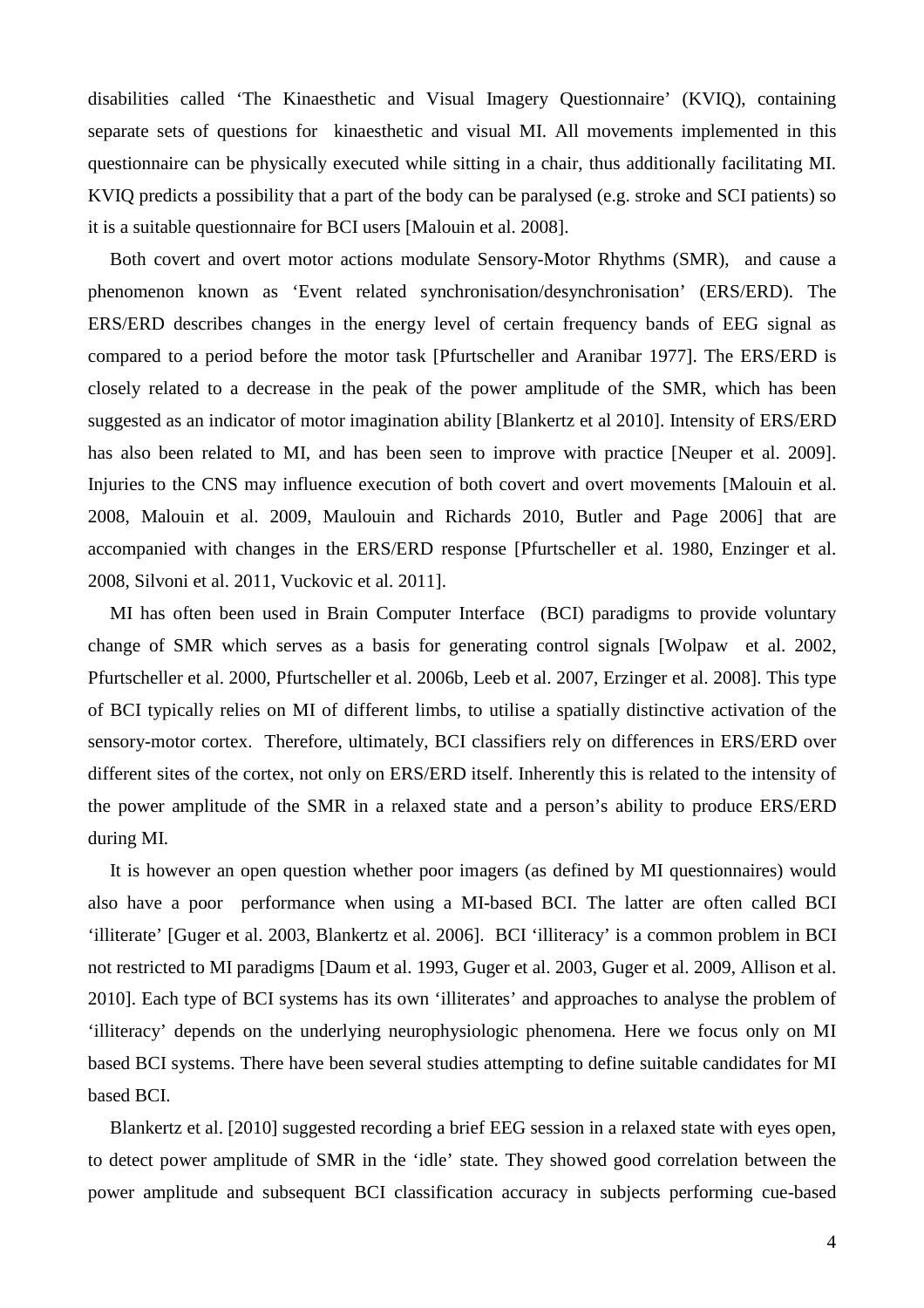imagination with feedback. The same group suggested a simpler method for detecting BCI 'illiteracy', using a questionnaire based on 'locus of control of reinforcement' to detect persons who have a positive attitude towards technology and therefore have a better chance to learn how to use an on-line BCI [Burde and Blankertz 2006]. This questionnaire does not however directly deal with imagination ability, but it assumes that users can achieve sufficient off-line classification accuracy. Visual motor imagery questionnaires have been used to detect correlations between visual imagery and the brain activity recorded by fMRI [Cui et al. 2007]. Although a good correlation was found between a visual imagery and the degree of activation of the occipital area, both the type of imagery and the recording technique are not very practical for BCI. In a study by Neuper at al. [2009] participants were tested with a 'Vividness of mental imagery questionnaire' but correlation between the results of the questionnaire and BCI classification was not found.

Although BCI has initially been developed to assist communication in severely disabled persons, MI based BCI has a potentially wider application in motor rehabilitation [Pfurtscheller and Neuper 2006, Dobkin 2007]. While the exact mental strategy is less important for BCI used for communication purposes, the type of MI is relevant for BCI used for motor rehabilitation. The MI used in rehabilitation is goal oriented imagination such as grasping an object. Control of rehabilitation devices or neural prostheses with the aid of BCI differs from a general purpose BCI because the user can simultaneously observe his/her own limb and the goal of an action (e.g. a mug on a table). BCI used in rehabilitation of the upper extremities in people with an injury to the Central Nervous System (CNS) serves a dual function: to provide a feedback on the quality of imagination, promoting neurorehabilitation, and to provide control of devices such as an electrical muscle stimulator or a robot used in hand and arm therapy. BCI based on goal oriented imagination has already been demonstrated in chronic SCI patients for controlling neural prostheses [Pfurtscheller et al. 2000, Encinger et al. 2008]. It was also shown that better classification accuracy can be achieved with realistic goal oriented feedback (spatial navigation) than with an abstract alternative (e.g. a smiley) [Leeb et al. 2007]. However a study by Neuper et al. [2009] showed that there is no difference between controlling an abstract object (an arrow) and the highly realistic presentation of a hand (a hand reaching for a mug). In that study patients were controlling an object on a screen so it more likely that they applied visual rather than kinaesthetic imagery. Kinaesthetic imagery would be easier to experience from the first person perspective, when one imagines movements of one's own hand. In [Pichiorri et al. 2011] two smaller groups of able-bodied volunteers were compared, one training imaginary fist clenching and the other imagining some goal oriented action of the hand. Larger Motor Evoked Potential (MEP) amplitude evoked by Transcranial Magnetic Stimulation (TMS), during MI pre- and post-training was noticed in the latter group, accompanied with a larger muscle map volume of the thumb muscle *opponens pollicis*.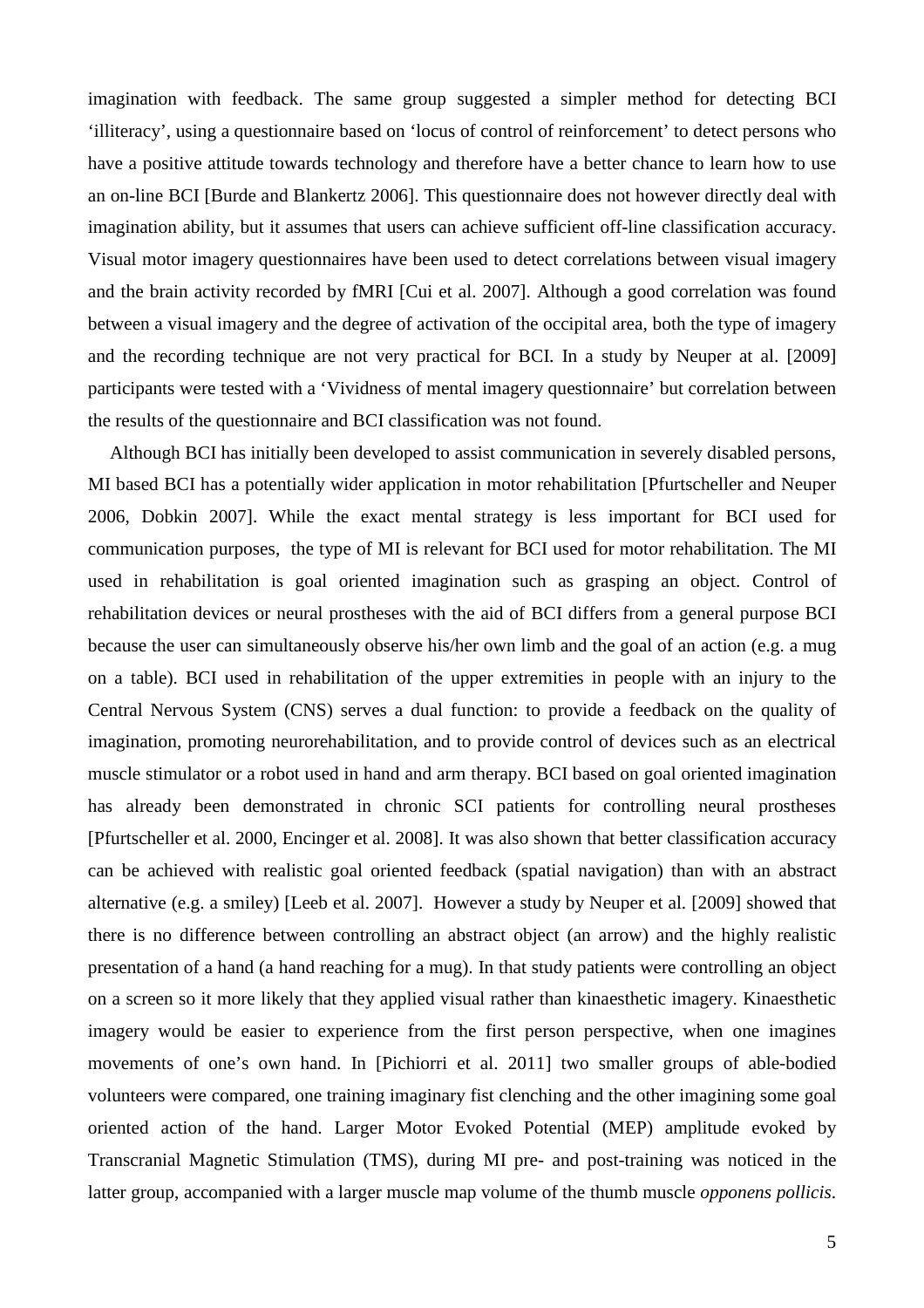This demonstrates the importance of goal (object) oriented MI for activation of the motor cortex, which is relevant for rehabilitation of movements.

In all of these studies the goal of an action was either imagined or presented as an image. It is to be expected that the presence of a real, physical goal would provide extra sensory cues and improve goal oriented imagination by improving the controllability of the imagined task (e.g. precision and timing). To our best knowledge, there are no studies investigating how different forms of presentation of the goal of an action (imaginary or real) influence MI. The presence of a real physical goal (e.g. a mug on a table) would make a MI based BCI suitable for rehabilitation, otherwise the BCI would be a more general one commonly used for communication and control.

In this study we aim to address two hypotheses. The first hypothesis is that there is a correlation between BCI classification accuracy and the outcomes of a questionnaire for visual and kinaesthetic motor imagery, because they should test the same phenomena. If such a correlation exists, then questionnaires could be used as a pre-test for detecting 'very good' or 'very poor' candidates for BCI. The second hypothesis is that there is a measurable difference in EEG in two MI paradigms: motor imagination towards a physically present goal of the action (neurorehabilitation) and motor imagination without a physically present goal of the action (communication and control). The presence of an object should improve the vividness of kinaesthetic imagery and result in increased accuracy of the BCI classifier. Results of this study might be relevant for motor rehabilitation of upper extremities, based on BCI assisted motor imagination.

# II METHODS

# 2.1 Questionnaires

Thirty (Twenty) right handed subjects (11 females, 19 males, mean age 25.3±8.4) (8 females, 12 males, mean age 27.9±7.1) participated in the study, approved by the College of Life Sciences, Glasgow University Ethical Committee.

Before starting the EEG experimental session, the participants were tested for their handedness using 'the Edinburgh Handedness Inventory' [Oldfiled 1970] and for their level of visual and kinaesthetic motor imagery using the KVIQ questionnaire [Malouin et al. 2007].

KVIQ is divided into tests of visual and of kinaesthetic motor imagery. Visual and Kinaesthetic imagery tests contained 17 questions each. A specific movement was presented verbally and participants were asked to perform a real movement first and subsequently to visualise the same movement from the first person perspective (visual imagery VI) or to imagine the proprioceptive sensation of a movement (kinaesthetic imagery KI). There were five grades to describe imagination,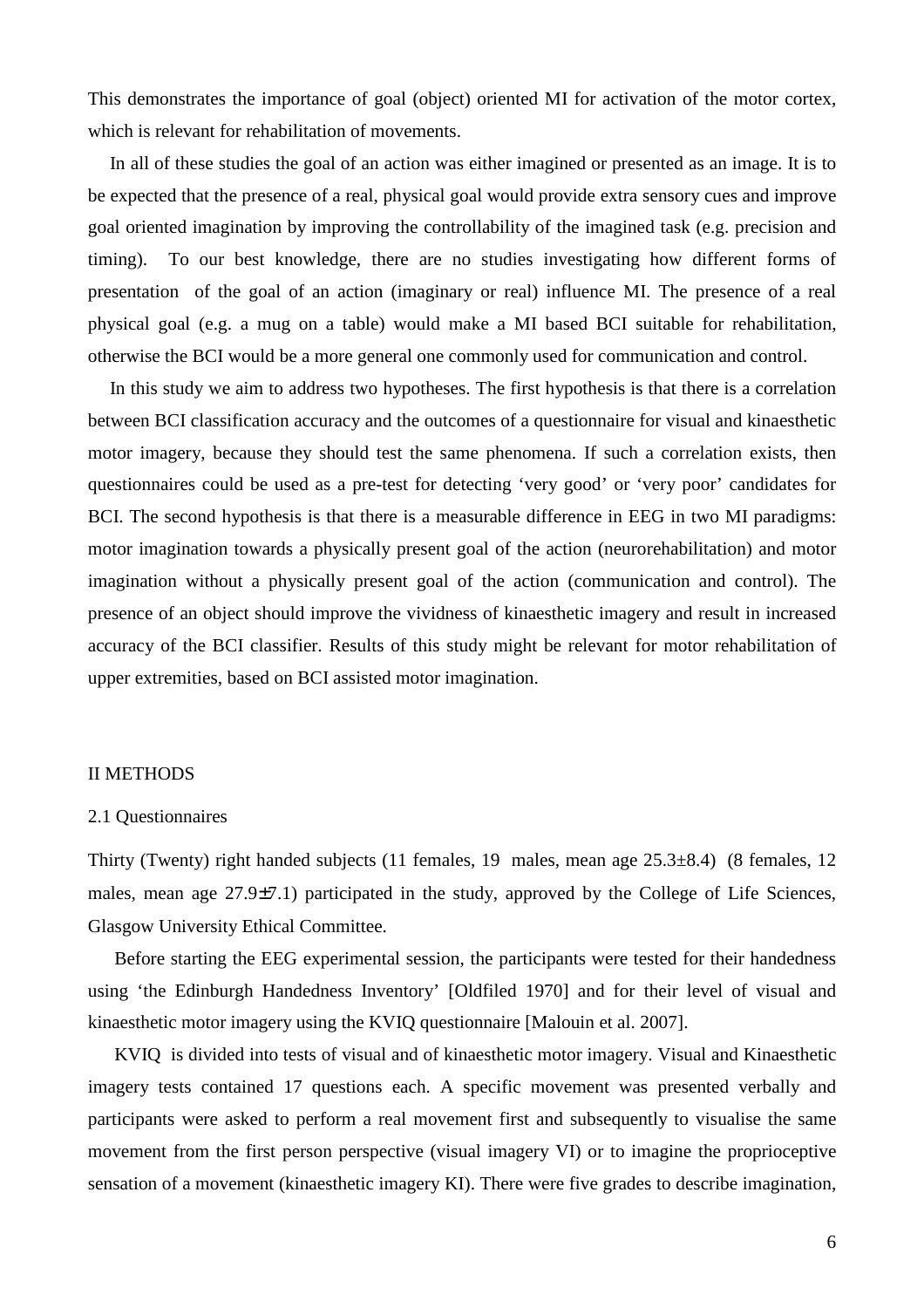ranging from 'no image' to 'image as clear as seeing' for VI, i.e. 'no sensation' to 'as intense as executing the action' for KI. In this paper, these five grades were called 'No Imagery'=1; 'Poor'=2; 'Moderate=3'; 'Good'=4 and 'Excellent'=5.

# 2.2. The Experimental Paradigm

Participant were comfortably seated by a desk, their nose tips approximately 1.5 m from the computer screen. The front side of the desk was in a V shape so that the participants could keep their forearms on the desk on the side of their body and their hands in front of them. Participants were instructed to look at the centre of a computer screen in front of them, to follow the cue and to minimise eye movement artefacts. Therefore they had their hands in their filed of the peripheral vision. At t=0s a blank screen was presented on a computer screen in front of the participant (Fig. 1). At t=2s a warning sign (a cross) was presented in the centre of the computer screen, and remained until the end of the  $7<sup>th</sup>$  second. At t=3s an arrow, pointing to the left or to the right, corresponding to hand grasp of the left or the right hand, appeared on the screen and stayed there for 1.25s. Participants were asked to perform real or imaginary movements of their hands from t=3s until the cross disappeared from the screen at  $t=7s$ , that is 4s in total. The next warning sign (a cross) appeared at a random interval 3-5s after the previous cross disappeared.

# [Figure 1 about here]

Real and imagined movements were divided into separate smaller runs. During a real movement run participants were asked to perform a lateral grasp of mugs placed beside the left and the right hands (Fig 2a). They were asked to repeat opening and closing of their hands (without moving them away from the mug) rather then performing one sustained grasp for 4 sec.

Participants performed MI under two conditions separated into different runs, here called 'simple imagination' (SI) and 'goal-oriented imagination' (GOI). In both cases participants were instructed to perform kinaesthetic imagery (Fig. 2).

 Under GOI condition participants were asked to imagine the lateral grasp while the mugs were on the table close to the participant's hands (Fig. 2b). Their hands were on the desk with palms down, on the desk. Although this was not the same position of the hands as during the real movements, it was chosen because participants were often tempted to perform real movements when their palms were facing the mug.

Under the SI condition, the mugs were removed and participants were asked to repeat the imagination. Again, their hands were on the desk with their palms down (Fig. 2c).

Each run of real movements comprised 15 trials for the left and 15 trials for the right hand. Each trial of the MI comprised 10 trials for the left and 10 trials for the right hand. There were in total three runs for real movements, eight runs for SI and eight runs for GOI. The order of different types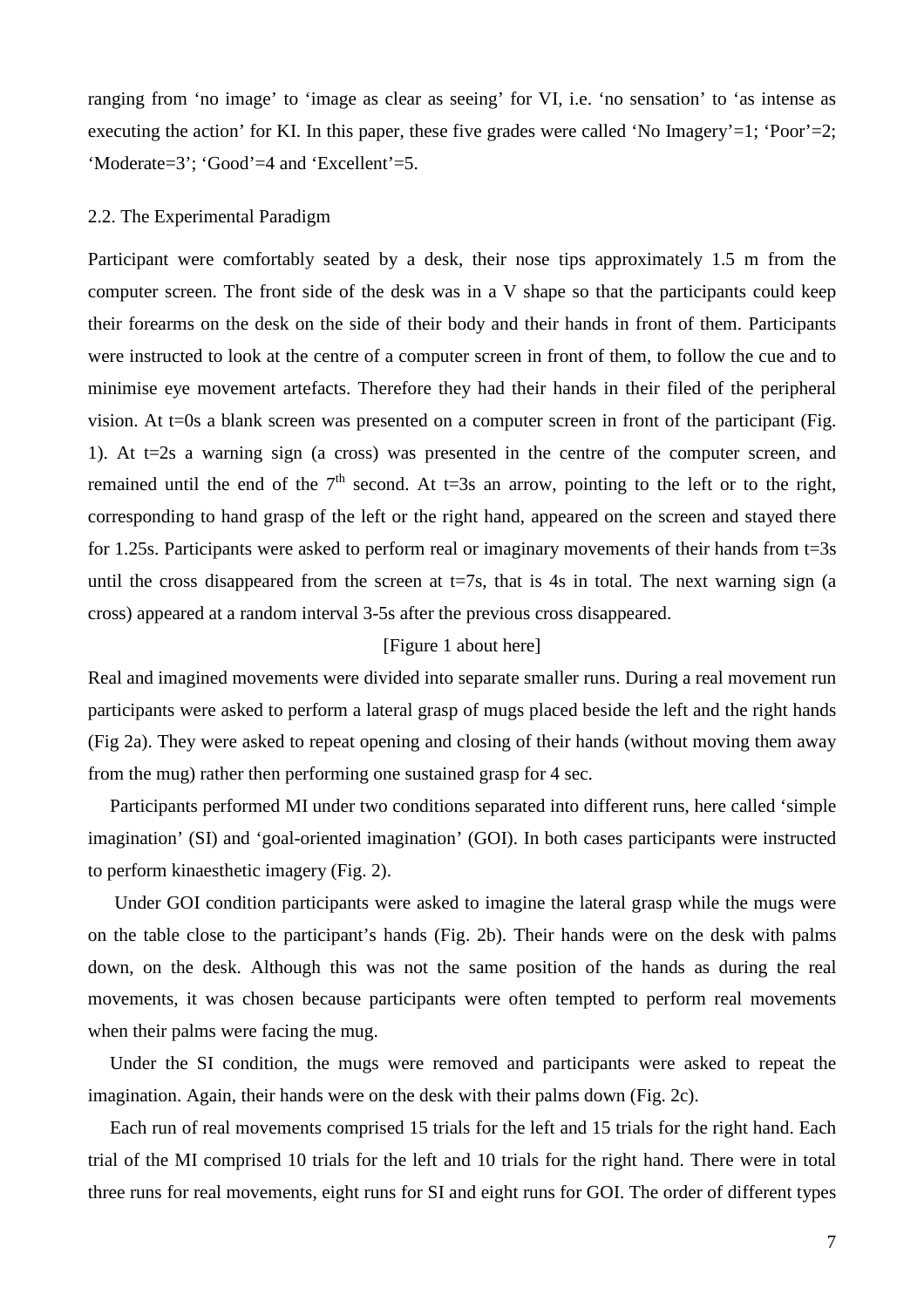of trials (real, SI and GOI) was randomised. The purpose of real movement runs was to calculate ERS/ERD maps [Pfurtscheller and Aranibar 1977] and to compare them with ERS/ERD maps during the two MI tasks. A smaller number of real movement runs was chosen to reduce the overall duration of the experiment. Real movements were not used for classification purposes.

[Figure 2. about there]

# 2.3. EEG Recording

EEG was recorded using a 16 channel g.USBamp (Guger technologies, Austria). EEG was recorded from 3 sites bipolarly CF4-CP4, CFz-CPz and CF3-CP3, covering the sensory-motor cortex of both hands and legs. These recording sites are often used for BCI classification of right and left hand movements [Pfurtscheller et al. 2000, Pfurtscheller and Neuper 2006, Neuper et al. 2009]. The impedance was kept below 5 kΩ. Sampling frequency was 256 samples/s, and EEG was filtered between 0.5 and 30 Hz (plus notch filter at 50 Hz). Vertical and horizontal right eye movements (EOG) and bipolar muscular activity (EMG) from the left and the right hand extensor muscles were recorded for the purpose of artefact detection. Due to bipolar EEG recording from the central area of the cortex there were typically only a few EOG contaminated epochs per subject. Likewise, unintentional hand movements were minimised by stabilising the forearms and the palms on the desk.

#### 2.4. Feature Extraction and Classification

In order to keep a clear correlation between the features and the underlying neurophysiological processes, the chosen features were extracted from the following frequency bands: [0.5-2], [0.5-4], [2-4], [4-8], [8-10], [10-12], [8-12], [12-14], [14-16], [12-16], [16-20], [20-24], [16-24], [24-30] and [20-30] Hz. Frequency bands were chosen based on experience, avoiding two neurophysiological rhythms within one band and choosing a larger frequency band on the higher frequencies to compensate for the lower energy of the signal [Pfurtscheller and Lopes da Silva 1999].

Features chosen for classification were extracted from the logarithmic band powers for a chosen frequency band. The band powers were calculated using a FIR Butterworth filter or the  $5<sup>th</sup>$  order. Features were the values of band powers calculated over a 1s window shifted for 7/8s over a whole 4s period during MI. This gave 31 overlapping 1s long windows, for each frequency band, from which features were extracted. Classification was performed for each time window and the best one was chosen (though the actual time of the window is not presented). For each person and each experimental condition, two frequency bands giving the best classification accuracy were found by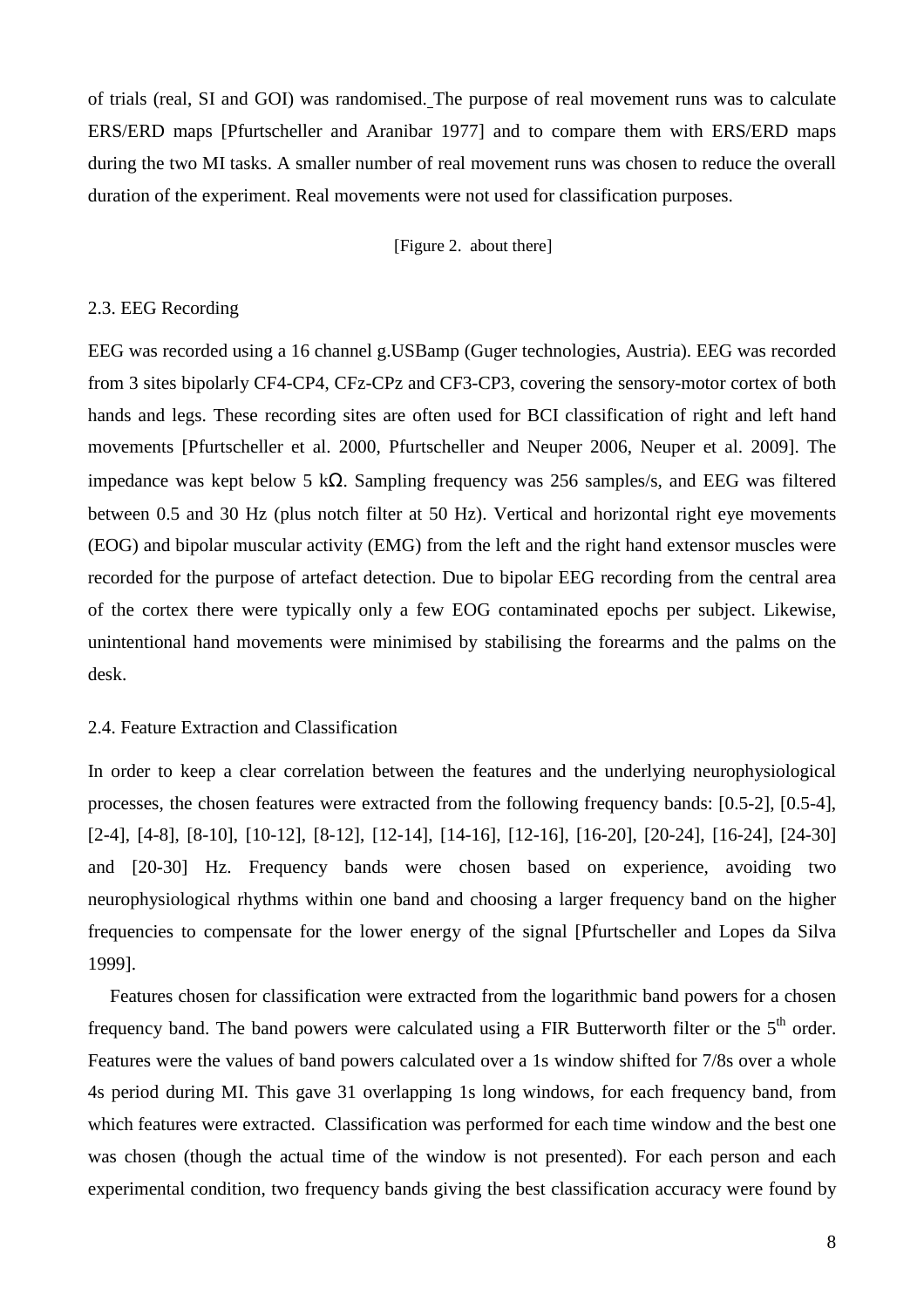testing combinations for each of two (non-overlapping) frequency bands. The combination of the two best frequency bands was common for all three channels. That provided 2\*3= 6 features in total used to build a BCI classifier.

In addition BCI classification was performed using features from one frequency band, chosen from all frequency bands and common for all three channels (3 features in total). Results are presented for the frequency band that achieved the best classification accuracy. This was used to compare whether there is a difference between the 'best' frequency bands for SI and GOI. For 80 trials and 2 classes, a 'chance' level of 60% was adopted [Mueller-Putz 2008]. Classification accuracy above the chance level would provide a valid comparison of 'the best' single frequency between SI and GOI.

Feature classification was performed using a Fisher's Linear Discriminate Analysis (LDA) [Duda et al. 2001]. A 10x10 cross validation procedure was adopted. This means that in each run a BCI classifier was trained on up to 72 features and tested on 8 features for each hand (this was the maximum number in case no trial was removed because of noise). A true positive rate (a ratio of correctly classified trials compared to total number of trials) was adopted as a measure of the classification accuracy. A mean value of true positive rate for the right and the left hand was presented Signal processing was performed using rtsBCI [Scherer 2005] and the BioSig Open source toolboxes in Matlab (Mathworks Inc, USA).

#### 2.5 Off-line Analysis

ERS/ERD spectra [Pfurtscheller and Aranibar 1977, Pfurtscheller and Lopes da Silva 1999] were calculated based on FFT, and the reference period was a 1s long, from 0.5s to 1.5s prior to the warning sign. Statistical significance of the ERS/ERD values was determined by applying a tpercentile bootstrap algorithm [Graimann et al 2002] with a significance level  $\alpha$ =0.05.

Power spectral density PSD was obtained for the period t=0.5-1.5s (reference period) and for t=3-5s (movement imagination) and was averaged over trials for display and analysis purposes. The PSD has a characteristic 'peak' in the alpha frequency range that corresponds to the SMR. The peak is prominent in the relaxed state (reference period) while it drops during MI.

#### 2.6 Statistical analysis

A Shapiro-Wilk test [Shapiro and Wilk 1965] of normality was performed, confirming normal distribution for kinaesthetic and visual imagery scores, classification accuracy for SI and GOI and a degree of handedness (p=0.05). To test the hypothesis of equality of means of the two groups, a paired t-test was performed.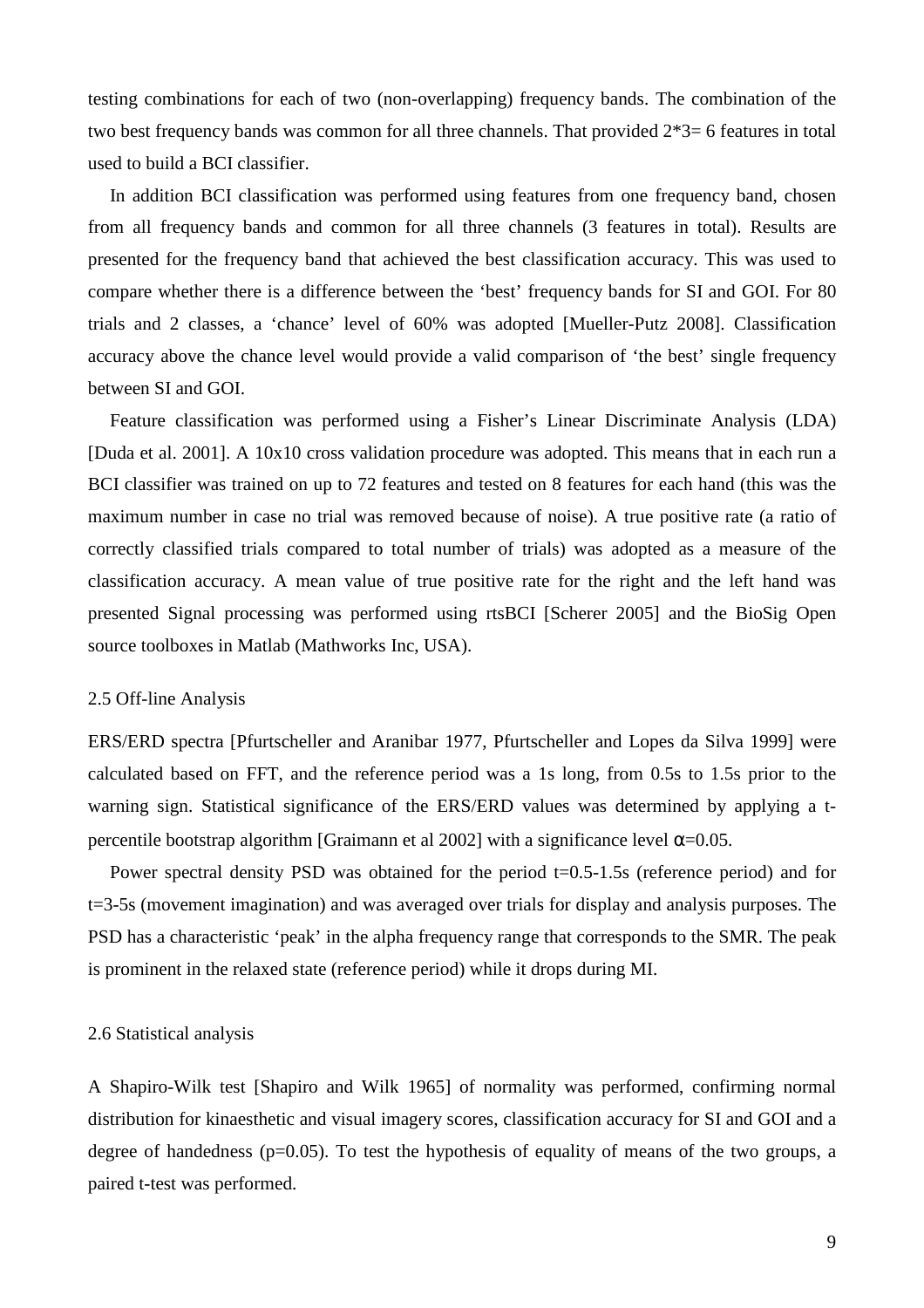Linear regression analysis  $Y = K_1 + K_2 \cdot X$  was preformed to find the best fit curve between the classification accuracy and KI/VI score. A linear correlation between the two independent variables was calculated using the parametric Pearson test. All calculations were performed in Matlab.

#### III RESULTS

#### 3.1. 1. Kinaesthetic and Visual Imagery Scores

The mean value of the KI score across 30 (20) subjects was  $3.4\pm0.8$  (3.3  $\pm0.6$ ) and for the VI score was  $3.5\pm0.6$  (3.4 $\pm$ 0.6). This means, that on average, participants had moderate visual and kinaesthetic imagery. Participants' individual imagery ability ranged from poor (KI ∼2) to good/excellent (KI=4.5) (Fig. 3, x axis). Only one participant had a VI score under 2, and none had a KI score under 2 because such a score (no imagination) is very rare among able-bodied people with intact proprioception [Malouin et al. 2007]. A paired t-test showed that there was no statistically significant difference between VI and KI ( $p=0.4$ ) ( $p=0.5$ ) In addition, results of the whole KI test were compared with the  $KI_6$  (scores for the left and the right hand only) and no statistically significant difference of means was found (paired t-test p=0.7) (paired t-test p=0.9).

#### 3.1. 2. BCI classification accuracy for SI and GOI

The mean classification accuracy for SI between the left and the right hand, based on the two best frequency bands was 71.1±7.8% (68.6±6.1%) and the corresponding classification accuracy for GOI was  $70.5\pm5.9\%$  (69.7 $\pm4.9\%$ ). There was no statistically significant significance between SI and GOI (paired t test  $p=0.8$ ) (paired t test  $p=0.26$ ).

When only one frequency band (3 features) was used, the classification accuracy for SI was 68.9±6.8% and for GOI was 67.7±8%, and hence greater than just by the chance.

The mean level of handedness was  $89.2\pm7.1\%$  ( $81.8\pm16.1\%$ ), (almost 20 out of 30 participants were 100% right handed) so no correlation was found between the level of handedness and the classification accuracy.

# 3.1.3. Correlation Between QVKI Scores and Classification Accuracy

The highest correlation between imagination ability and classification accuracy was found between the KI score and BCI classifier based on SI, (Pearson  $r^2=0.56$  p=2.9e-5) (Pearson  $r^2=0.66$  1.39e-5), which means that 56% (66%) of the variance in classification accuracy could be explained by each participant's MI ability. The slope of the linearly fitting curve was  $K_2=8.2$  (7.6) (Fig. 3a, solid line). To test whether it was sufficient to test imagery ability for the upper limbs only, correlation was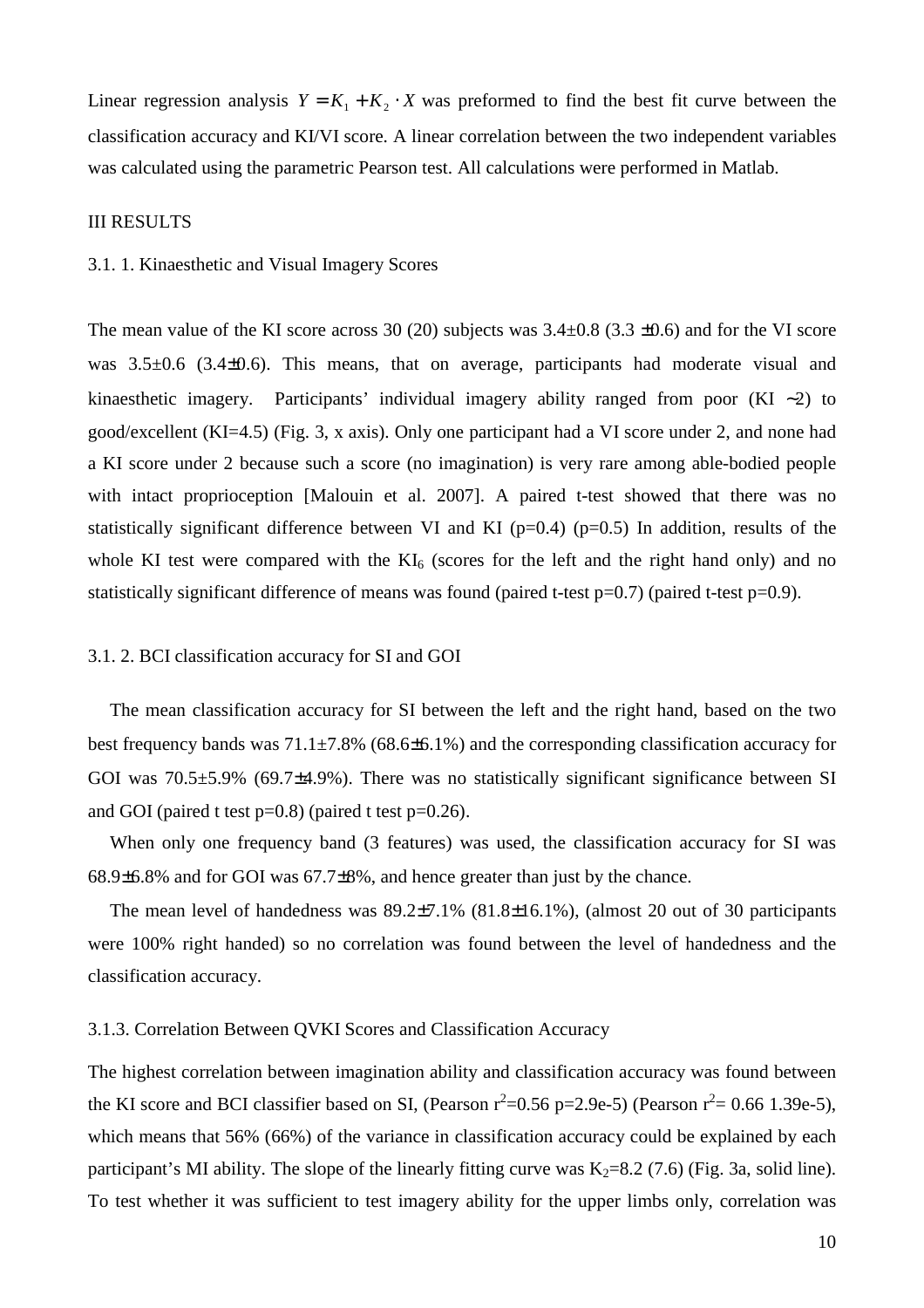calculated between SI and KI<sub>6</sub>. This correlation coefficients was moderate (Pearson  $r^2=0.41$ ,  $p=0.001$ ) (Pearson  $r^2=0.459$ ,  $p=0.001$ ), showing that administering the whole KI test gives more complete results.

A moderate correlation was also found between the KI score and the BCI classifier based on GOI (Pearson,  $r^2=0.35$ , p=0.0014) (Pearson,  $r^2=0.42$ , p=0.0018) The slope of the linearly fitting curve for this correlation  $K_2=4.8$  (4.9) was smaller than the slope of the linearly fitting curve for the correlation between KI and SI (Figure 3a, dashed-dot line).

A weak correlation existed between the VI score and SI (Pearson,  $r^2=0.21$ , p=0.022), (Pearson,  $r^2$ =0.23, p=0.03), K<sub>2</sub>=5.1 and between the VI score and GOI (Pearson,  $r^2$ =0.17, p=0.05) (Pearson,  $r^2$ =0.20, p=0.05), K<sub>2</sub>=3.3 (Fig 3b).

# [Figure 3 about here]

#### 3.2 Relationship Between PSD and Kinaesthetic Imagery.

The PSD of the EEG signal was calculated for the reference period and for a period of motor imagination. In participants with moderate and good imagery, a drop of SMR peak during MI could be observed over all three electrode sites. In participants with poor KI, as in the one shown in Fig.4, there was no clear difference between PSD in the reference period and during MI, over some of the recording sites. Seven (five) participants with the lowest classification accuracy had a barely recognisable alpha peak over the sensory-motor area of the right or the left hemisphere both during the reference period and during imagination of movement (lack of 'peak' SMR in the PSD), as shown in graphs on the left in Fig.4. In the other two electrode locations the alpha peak is visible but is similar during the reference period and MI.

A lack of change in SMR effectively resulted in very weak ERD upon MI. A lack of ERD over CF4-CP4 in the alpha band resulted in larger similarity in MI of the left and the right hand (as ERD was different over the other two locations only) and lower classification accuracy. Thus persons with low SMR peak and small SMR reduction had the lowest classification accuracy for the BCI system.

# [Figure 4 about here]

#### 3.3 Simple vs. Goal-Oriented Imagination

The classification accuracy was similar for SI and GOI. Therefore based on this result, at the group level, it was not possible to draw conclusions about the influence of the physical target on imagination. However, from the linear interpolations in Fig.3a it can be seen that the GOI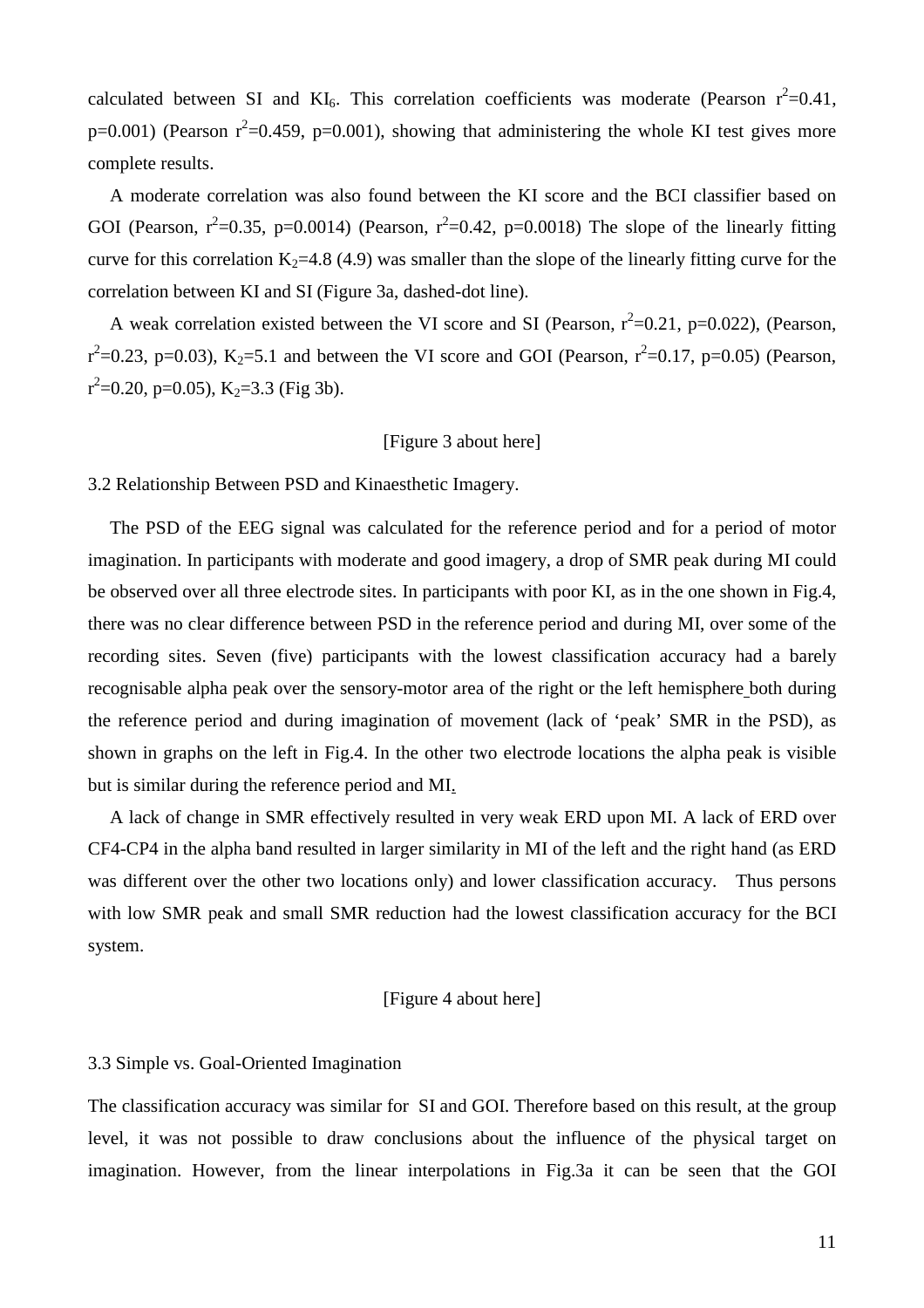interpolation has a smaller slope, because the GOI improved a classification accuracy in persons with a low KI score, while in persons with a higher KI score the classification accuracy decreased.

The dominant frequency band used to classify left vs. right hand was compared between the SI and the GOI strategy (Fig.5). Only 30 % (25%) participants had the same dominant frequency for both SI and GOI, and they were mostly in the 'very good' imagers group (graph on the right in Fig. 3a). Participants with the worst imaginary ability ('poor' imagers, on the left) had different dominant frequency bands for SI and GOI. It is interesting that 'good' imagers who had the same dominant frequency band for SI and GOI had worse classification results for GOI than for SI (Figure3a). In contrast, 'poor' imagers achieved better classification accuracy for GOI than for SI.

On the level of the whole group, there was no clear tendency towards an increase or a decrease in the dominant frequency when SI was compared with the GOI, probably because of different tendencies in 'poor' and 'good' imagers. In 9 participants (6 participants) the dominant frequency was lower for GOI than for SI, in 9 (8) it was higher, in 4 participants (2 participants) the dominant frequencies for SI and GOI partially overlapped, and in 8 participants (5 participants) they were identical for SI and GOI.

The width of the dominant frequency band was also compared between SI and GOI. In 11 participants (9 participants) participants the width of the dominant frequency band for GOI was smaller than for SI (typically reduced from the 4Hz bandwidth to the 2Hz bandwidth), in 15 participants (9 participants) it stayed the same and only in 4 participants (2 participants) (13% participants) it was larger for GOI.

# [Figure 5 about here]

In addition, when the best features of the GOI classifier were used for the SI classifier, the classification accuracy decreased on average for 5.0% (4.5%). A paired t-test between these two results, for the SI classifier, showed a statistically significant difference  $p=0.009$  ( $p=0.012$ ).

# [Figure 6 about here]

Individual ERS/ERD maps of two representative participants, one with a high KI score (4.5) and the other with a low KI score (2.1) over the electrode location CF3-CP3, during various motor tasks of the right hand, are shown in Fig 6. For a person with a low KI score (Fig. 6a) a wide spread ERD of the sensory-motor rhythms (alpha and beta) is visible during the overt (executed) movement. During SI, the ERD can be seen in the delta and the theta bands only. With the GOI, the ERD is visible in the SMR, which was not sustained but existed only during the first second (the task was to imagine a lateral grasp repeatedly for 4s). The ERD in the lowest frequency range  $\langle$  5Hz) is less intense than in the SI case. Fig 6b shows ERS/ERD for the same tasks as in Fig. 6a but for a person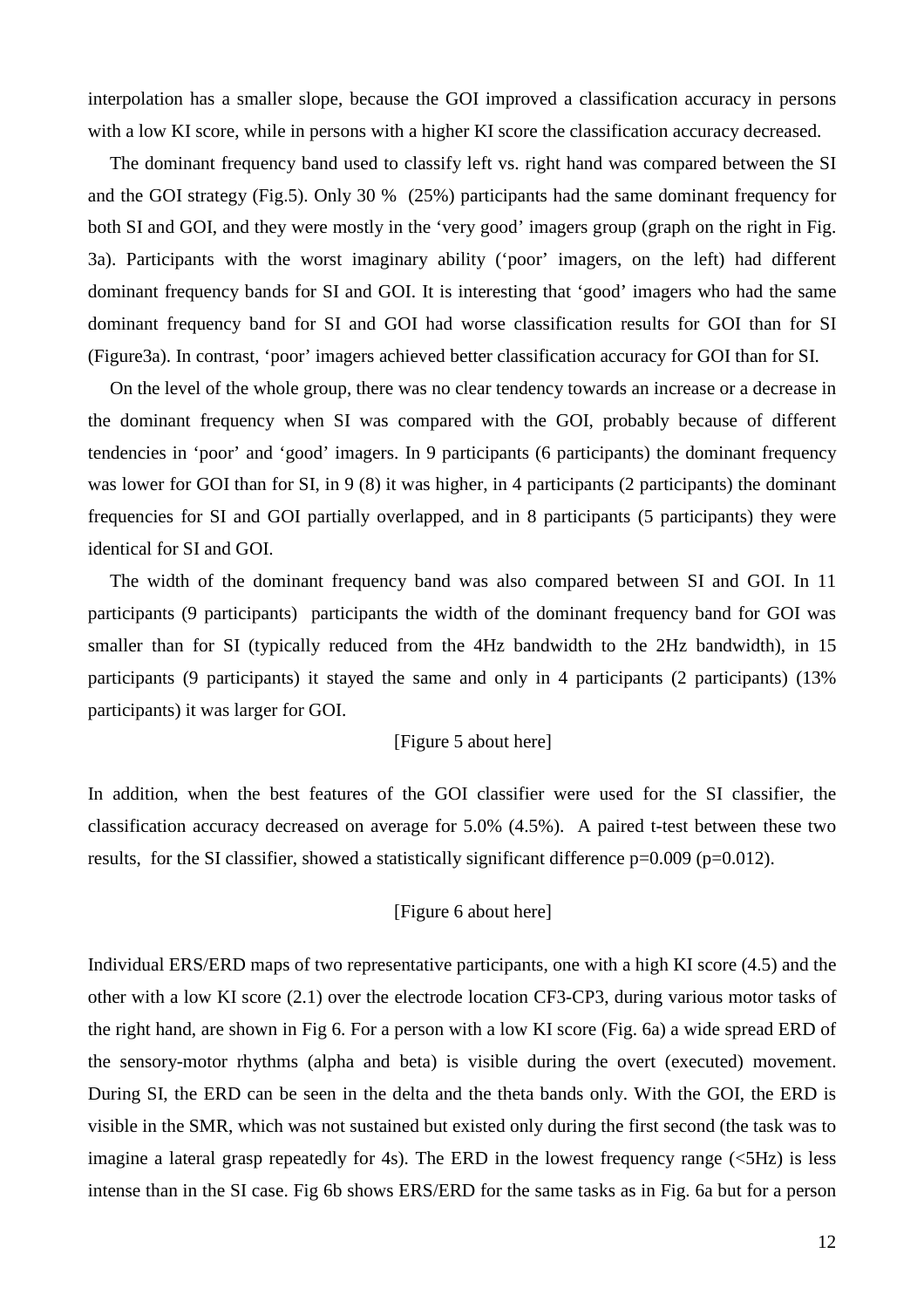with the highest KI score (KI=4.5). During movement execution a well defined ERD over 10-15 Hz range can be seen. During SI, the ERD can be seen in two distinctive bands, in the alpha and the beta range. For the GOI, the ERD is less intensive and less sustained in the beta frequency range than for SI. While GOI seemed to facilitate MI in a person with low KI score, it seemed to cause distraction and less sustained ERD in person with a high KI score.

#### IV DISUCSSION AND CONCLUSIONS

The results of this study showed that a motor imagery questionnaire can be used as a preliminary test to differentiate between 'good' and 'poor' candidates for a MI based BCI, and to decide on the best MI strategy.

Correlation between questionnaires and BCI was tested for two types of motor imagery (visual VI and kinaesthetic KI) and for two types of MI: simple (SI) and goal oriented (GOI). A strong correlation between the outcomes of the motor imagery questionnaire and the BCI classifier was found for the KI score and the classifier based on the SI while a medium correlation was found between the KI score and the classifier based on the GOI. There was a weak correlation between the VI score and both the SI and the GOI based classifier. It was unsurprising that KI showed a higher correlation with BCI because participants were instructed to perform kinaesthetic rather than visual imagery.

A somewhat unexpected result was that the physical presence of the goal of an imagined action had the opposite effect with 'good' compared to 'poor' imagers. While it helped 'poor' imagers to focus on the imagined action, resulting in an increase in classification accuracy, it 'disturbed' good imagers reducing their classification accuracy. As a result, the correlation between the BCI classifier and the KI score was lower for the GOI task than for the SI task. A possible explanation might be that very 'good' imagers already had good kinaesthetic imagination and the presence of an object diverted them from kinaesthetic to a visual imagery, which activated different areas of the cortex [Neuper et al. 2005, Guillot et al. 2009]. This hypothesis was supported by the results of the analysis of the ERS/ERD maps of participants with the worst and best KI during SI and GOI. While the GOI caused facilitation of the SMR in people with a low KI score, it caused a reduction in the ERD intensity of the SMR in people with a high KI score. This might be related to how 'good' imagers (e.g. sportsmen) and 'poor' imagers (e.g. stroke patients) practice motor imagery. Sportsmen, e.g. tennis player, do not need to look at a tennis ball to imagine a forehand. On the contrary, practicing a reaching task after stroke is often facilitated by the physical presence of the object [Page et al. 2009] or its representation in virtual reality [Gaggioli et al.2009].

In a study by Neuper et al [2009] no correlation was found between the 'Vividness of Mental Imagery Questionnaire' [Isaac et al. 1996] and classification of the BCI. The questionnaire used in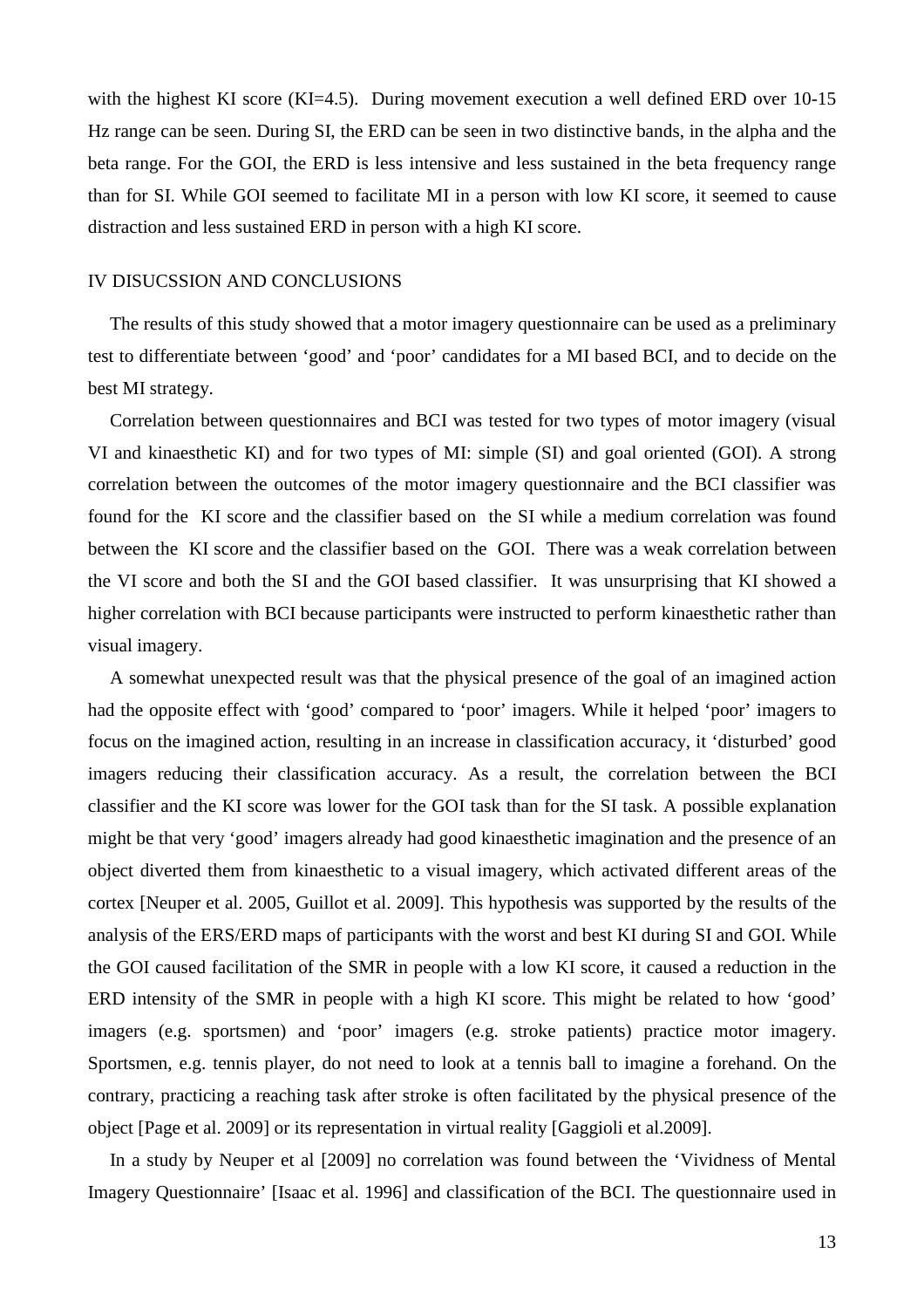that study favoured visual imagery by asking patients to perform complex tasks (e.g. sliding on ice, throwing a stone into the water). The questionnaire was adequate for that particular study because the MI task was visual (to move an abstract or realistic image of a hand on the computer screen). In our study participants had to imagine movements of their own limbs, concentrating on kinaesthetic imagery and the questionnaire differentiated between kinaesthetic and visual imagery. Because of different MI strategies it was not possible to directly compare results of Neuper et al. study and the current one. However results of Neuper et al. study are not in disagreement with the current study as we also found only moderate correlation between a visual imagery scores and the output of the BCI classifier.

Although a high classification accuracy is in general desirable in any BCI system, from a rehabilitation point of view, it is more important to increase the intensity of the SMR because motor imagery can be practiced with one hand at a time. However improved BCI classification accuracy (in e.g. patients with stroke) should indicate proper activation of the contra-lateral cortex, that may also serve as an indication of recovery. BCI can be used for motor rehabilitation of the other groups of patients with injuries to the Central Nervous System. Incomplete Spinal Cord injured (SCI) patients could also benefit from BCI based motor therapy. MI-based BCI can be used in SCI patients to enable patient-controlled functional electrical therapy to restore hand function early after the injury [Vuckovic at al. 2011b] or for controlling a permanent hand orthoses [Enzinger et al. 2008].

Another result from this study, namely that people with a lower KI score have a lower intensity of the SMI peak, is in accordance with a study by Blankertz et al. [2010]. In that study correlation between the power amplitude of the SMR over the C3+C4 area of the cortex and the classification accuracy of a BCI classifier based on ERS/ERD was demonstrated, showing that people with a lower SMR in a relaxed state exhibit worse BCI performance. These people would to some extent correspond to poor imagers in our study, as they would have lower C3 and/or C4 SMR than good imagers. This study was based on an off-line classification while a study by [Blankertz et al. 2010] was based on an on-line task with feedback. However Burde and Blankertz [2006] demonstrated that feedback performance depends on the person's 'locus of control' which is a confounding factor of an on-line study.

The results of the current study also showed that the optimal features chosen for the classifier could be modified by changes in the MI strategy. Swapping the 'optimal' features of the classifiers based on SI and GOI caused a significant decrease in classification accuracy. The effect of changes in the MI paradigm on classification accuracy was previously noticed in studies where off-line chosen features were used for on-line BCI with feedback [Vidaurre et al. 2010] or when simple on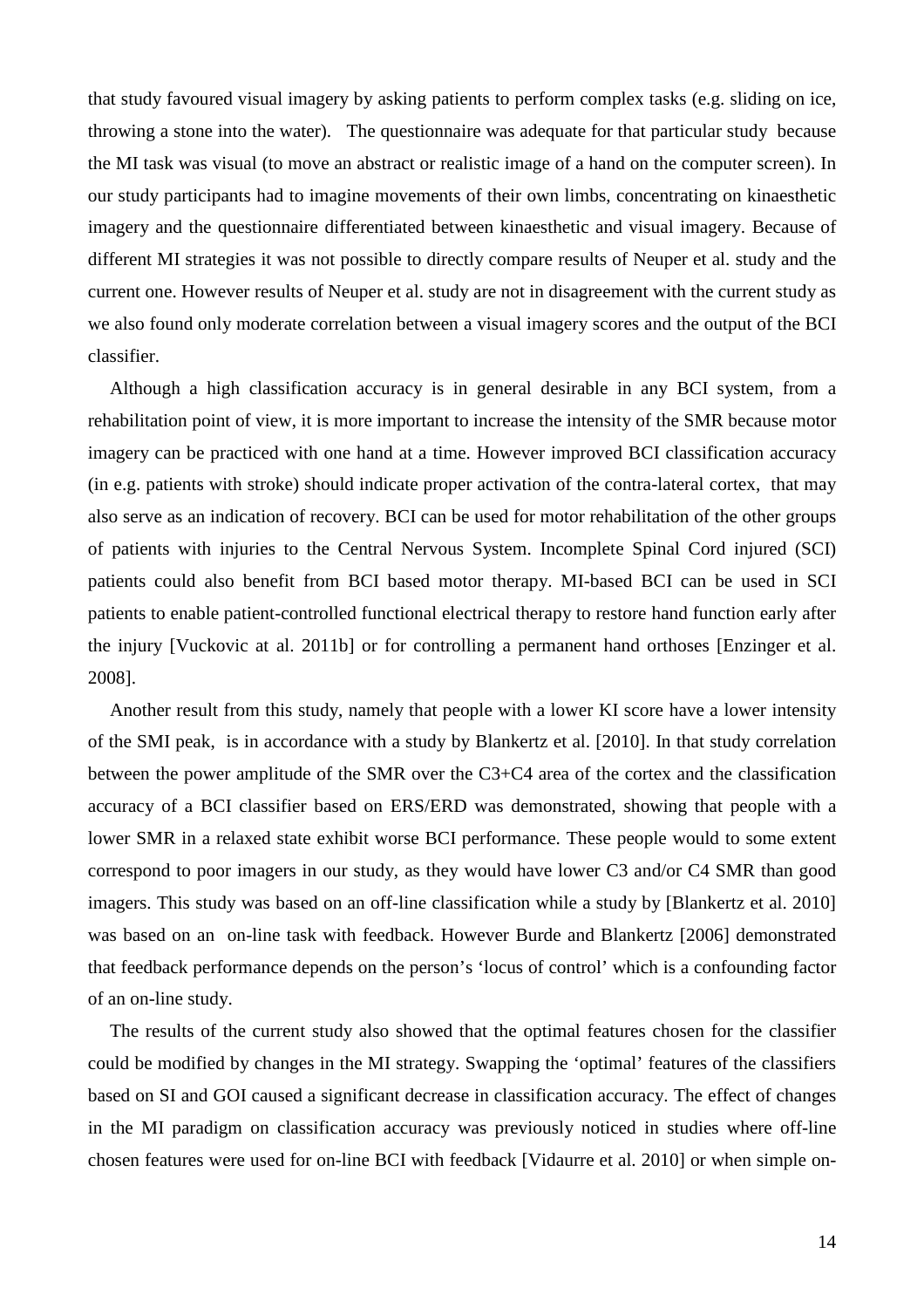line feedback was replaced with a Virtual Reality environment [Pfurtscheller at al.2006b, Leeb et al. 2007].

The experimental setup to investigate a GOI was not ideal because the hand and mug were in the peripheral visual field, due to a cue-based task. The palm was not facing the mug but faced down on the desk, to suppress unintentional hand movements. The ideal setup for this kind of experiment would be asynchronous BCI but that would require extensive training of a large number of participants. In addition off-line classification results in 'poor' imagers were too low (close to classification accuracy by chance) to be used as initial features for on-line training.

To some extent, GOI exhibits similarities to 'quasi movements' [Nikulin et al. 2008] in which persons have to suppress their muscle activity to a level that cannot be detected by EMG. Quasi movements elicit stronger ERD compared to imagination.

In current study a very simple classification algorithm was used because the main focus of the study was not on the classification algorithm, but rather on the experimental paradigms. Using more sophisticated algorithms or additional recording sites would lead to improved classification accuracy [Blankertz et al. 2008, Pfurtscheller et al. 2008, Vidaure and Blanertz 2010]. Even so, a classification accuracy of 71.1% for GOI and 70.5% for SI (69.7% GOI and 68.6% SI) is in agreement with results from studies performed on a larger number of untrained subjects [Guger et al. 2003].

#### V SIGNIFICANCE

This study demonstrates that the KVIQ scores could be helpful to find the best MI strategy for any particular individual for a BCI, as a first step before testing BCI performance.

The motor imagery paradigm influences imagination ability and modifies the optimal parameters chosen for the BCI classifier. The physical presence of the goal of imagined action improves the classification accuracy of BCI in 'poor' imagers. Results of this study might be relevant for patients receiving BCI based hand therapy as they are likely to have reduced ability to imagine movements of their impaired limbs.

# VI REFERENCES

- Allison B, Luth T, Valbuena D, Teymourian A, Volosyak I, Graser A. BCI Demographics: How Many (and What Kinds of) People Can Use an SSVEP BCI? EEE Trans Neural Syst Rehabil Eng. 2010 Apr;18(2):107-16
- Birbaumer N. Kübler A, Ghanayim N, Hinterberger T, Perelmouter J, Kaiser J, et al. .The thought translation device (ttd) for completely paralyzed patients. IEEE Transactions on Rehabilitation Engineering, 8(2):190–193, 2000.
- Blankertz B, Losch F, Krauledat M, Dornhege G, Curio G, Müller KR. The Berlin Brain--Computer Interface: accurate performance from first-session in BCI-naïve subjects. IEEE Trans Biomed Eng. 2008; Oct;55(10):2452-62.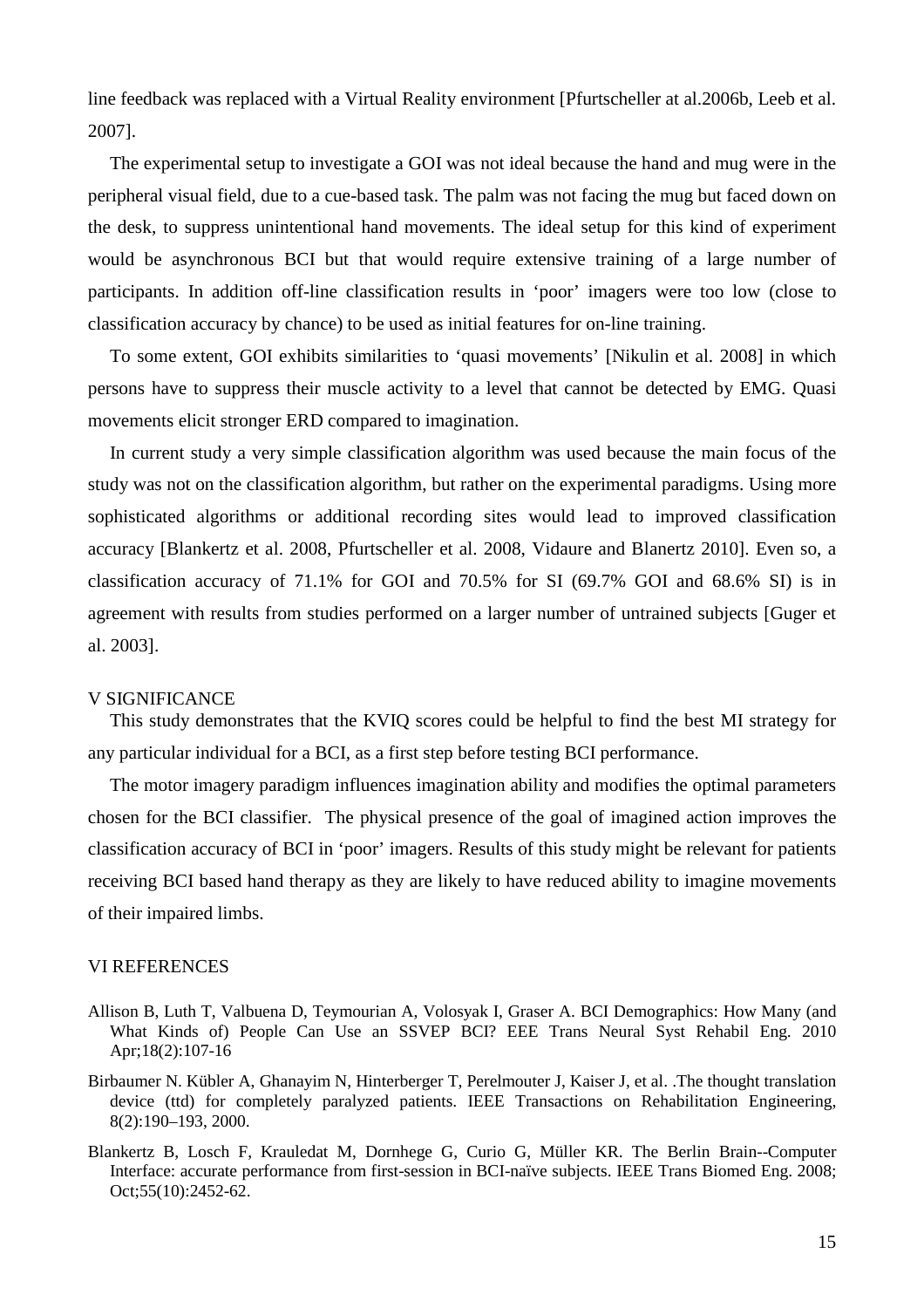- Blankertz B, Sannelli C, Halder S, Hammer EM, Kübler A, Müller KR, et al. Neurophysiological predictor of SMR-based BCI performance. Neuroimage. 2010; 51: 1303-1309
- Burde W, Blankertz B. Is the locus of control or reinforcement a predictor of brain-computer interface performace? Proc of 3rd Intern Brain-Computer interface workshop , Graz, Austria. Ed Muller-Putz 2006; 76-77.
- Butler AJ, Page SJ. Mental practice with motor imagery: evidence for motor recovery and cortical reorganization after stroke. Arch Phys Med Rehabil. 2006 Dec; 87(12 Suppl 2):S2-11.
- Cui X, Jeter CB, Yang D, Montague PR, Eagleman DM. Vividness of mental imagery: individual variability can be measured objectively. Vision Res. 2007 Feb;47(4):474-8.
- Daum I, Rockstroh B, Birbaumer N, Elbert T, Canavan A, Lutzenberger W. Behavioural treatment of slow cortical potentials in intractable epilepsy: neuropsychological predictors of outcome. J Neurol Neurosurg Psychiatry. 1993 Jan;56(1):94-7.
- Decety J, Jeannerod M, Germain M, Pastene J. Vegetative response during imagined movement is proportional to mental effort. Behav Brain Res. 1991 Jan; 31;42(1):1-5.
- Decety J.The neurophysiological basis of motor imagery.Behav Brain Res. 1996 May;77(1-2):45-52
- Dobkin BH. Brain-computer interface technology as a tool to augment plasticity and outcomes for neurological rehabilitation. J Physiol. 2007 Mar 15;579(Pt 3):637-42.
- Duda RO, Hart PE, Stork DG. Pattern Classification. A Wiley-Interscience Publication. 2<sup>nd</sup> edition 2001.
- Enzinger C, Ropele S, Fazekas F, Loitfelder M, Gorani F, Seifert T, et al. . Brain motor system function in a patient with complete spinal cord injury following extensive brain-computer interface training. Exp Brain Res. 2008 Sep;190(2):215-23.
- Gaggioli A, Morganti F, Meneghini A, Pozzato I, Greggio G, Pigatto M, et al. . Computer-guided mental practice in neurorehabilitation. Stud Health Technol Inform. 2009;145:195-208.
- Graimann B, Huggins JE, Levine SP, Pfurtscheller G. Visualization of significant ERS/ERDpatterns in multichannel EEG and ECoG data. Clin Neurophysiol. 2002 Jan;113(1):43-7.
- Grangeon M, Guillot A, Sancho PO, Picot M, Revol P, Rode G, et al. Rehabilitation of the elbow extension with motor imagery in a patient with quadriplegia after tendon transfer. Arch Phys Med Rehabil. 2010 Jul;91(7):1143-6.
- Guger C, Edlinger G, Harkam W, Niedermayer I, Pfurtscheller G. How many people are able to operate an EEG-based brain-computer interface (BCI)? IEEE Trans Neural Syst Rehabil Eng. 2003 Jun;11(2):145-7.
- Guger C, Daban S, Sellers E, Holzner C, Krausz G, Carabalona R, et al. . How many people are able to control a P300-based brain-computer interface (BCI)? Neurosci Lett. 2009 Oct 2;462(1):94-8.
- Guillot A, Collet C, Nguyen VA, Malouin F, Richards C, Doyon J. Functional neuroanatomical networks associated with expertise in motor imagery. Neuroimage. 2008 Jul 15;41(4):1471-83.
- Guillot A, Collet C, Nguyen VA, Malouin F, Richards C, Doyon J. Brain activity during visual versus kinesthetic imagery: an fMRI study. Hum Brain Mapp. 2009 Jul;30(7):2157-72
- Guillot A, Debarnot U, Louis M, Hoyek N, Collet C. Motor imagery and motor performance: evidence from the sport science literature. In The neuropsyhological foundations of mental and motor imagery. Guillo A and Collet C. Editors, Oxford University Press, 2010a: 215-226.
- Guillot A, Louis M, Collet C. Neurophysiological substrates of motor imagery ability. In The neuropsyhological foundations of mental and motor imagery. Guillo A and Collet C. Editors, Oxford University Press, 2010b: 109-126.
- Hall CR, Pongrac J. Movement Imagery Questionnaire. London (Canada): The University of Western Ontario, Faculty of PhysicalEducation; 1983.
- Hall CR. Individual differences in the mental practice and imagery of motor skill performance. Can J Appl Sport Sci. 1985 Dec;10(4):17S-21S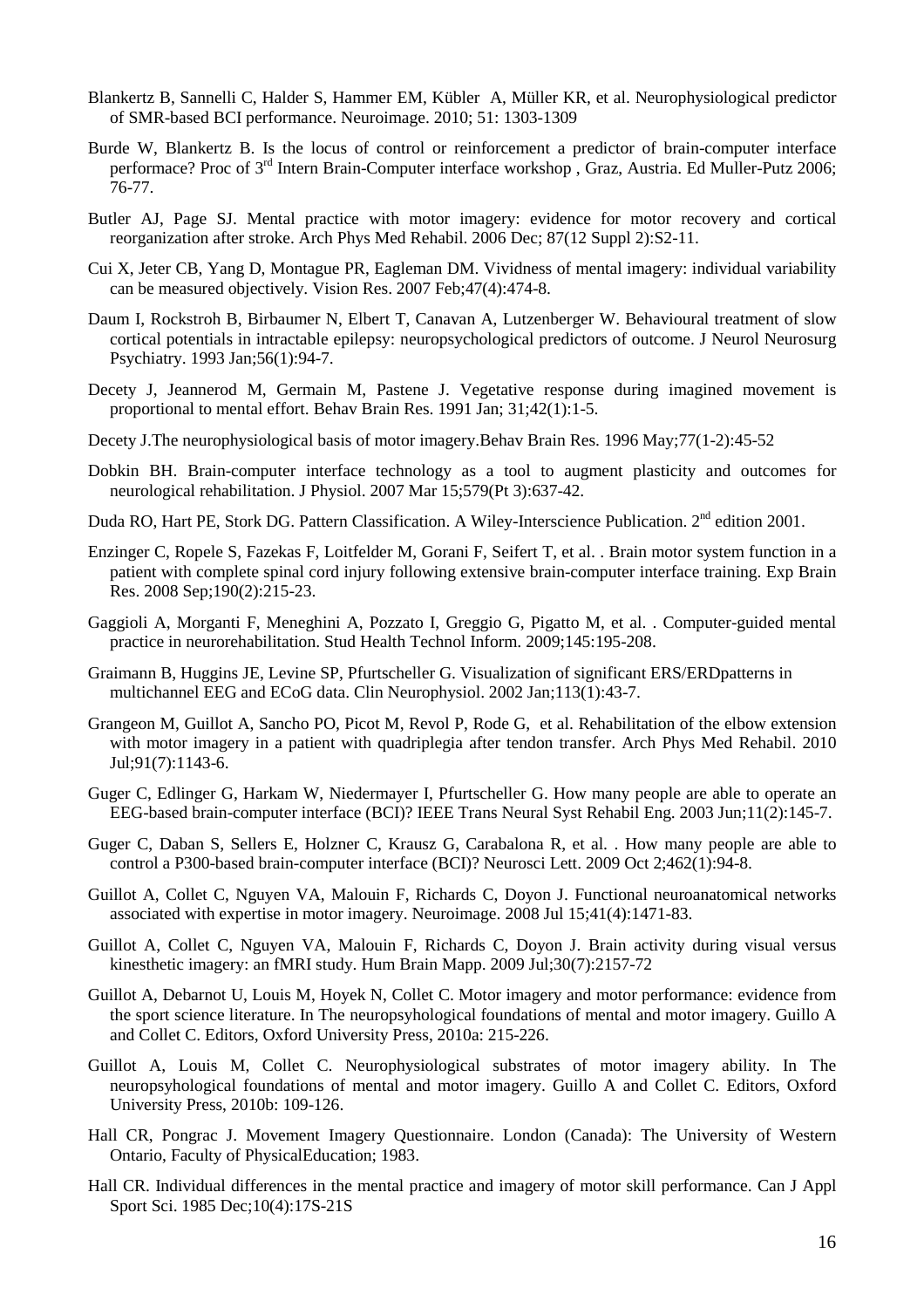- Hall CR, Martin KA. Measuring movement imagery abilities: a revision of the Movement Imagery Questionnaire. J Ment Imagery 1997;21:143–54.
- Hall, C, Mack, D, Paivio, A, Hausenblas, H. Imagery use by athletes: Development of the Sport Imagery Questionnaire. International Journal of Sport Psychology, 1998; 29: 73–89
- Hall, CR,. Imagery in sport and exercise. In R. N. Singer, H. A. Hausenblas, & C. M. Janelle editors . Handbook of sport psychology. New York: Wiley, 2001: 529-549
- Hall CR, Munroe-Chandler KJ, Cumming J, Law B, Ramsey R, Murphy L. Imagery and observational learning use and their relationship to sport confidence. Sports Sci. 2009 Feb 15;27(4):327-37.
- Isaac IA Marks DF, Russell DG. An instrument for assessing imagery of movement: The Vividness of Movement Imagery Questionnaire (VMIQ). J Ment Imagery 1986;10:23–30.
- Jeannerod M. Neural simulation of action: a unifying mechanism for motor cognition. Neuroimage. 2001 Jul;14(1 Pt 2):S103-9.
- Kotchoubey B, Busch S, Strehl U, Birbaumer N. Changes in EEG power spectra during biofeedback of slow cortical potentials in epilepsy. Appl Psychophysiol Biofeedback. 1999 Dec;24(4):213-33.
- Langheim, FJP, Callicott, JH, Mattey, VS, Duyn, JH, Weinberger, DR. Cortical systems associated with covert musical rehearsal. Neuroimage 2002; 16: 901–908.
- Leeb R, Lee F, Keinrath C, Scherer R, Bischof H, Pfurtscheller G. Brain-computer communication: motivation, aim, and impact of exploring a virtual apartment. IEEE Trans Neural Syst Rehabil Eng. 2007 Dec;15(4):473-82
- Lotze M, Halsband U. Motor imagery. J Physiol Paris. 2006 Jun;99(4-6):386-95.
- Malouin F, Richards CL, Durand A, Doyon J. Clinical assessment of motor imagery after stroke. Neurorehabil Neural Repair. 2008 Jul-Aug;22(4):330-40.
- Malouin F, Richards CL, Jackson PL, Lafleur MF, Durand A, Doyon J. The Kinaesthetic and Visual Imagery Questionnaire (KVIQ) for assessing motor imagery in persons with physical disabilities: a reliability and construct validity study. J Neurol Phys Ther. 2007 Mar;31(1):20-9.
- Malouin F, Richards CL, Durand A, Descent M, Poiré D, Frémont P, Pelet S, Gresset J, Doyon J. Effects of practice, visual loss, limb amputation, and disuse on motor imagery vividness. Neurorehabil Neural Repair. 2009 Jun;23(5):449-63
- Malouin F, Richards CL. Mental practice for relearning locomotor skills. Phys Ther. 2010 Feb;90(2):240-51.
- Moseley GL. Graded motor imagery is effective for long-standing complex regional pain syndrome: a randomised controlled trial. Pain. 2004 Mar;108(1-2):192-8.
- Mueller-Putz G.R, Scherer R, Brunner C, Leeb R, Pfurtscheller G. Better than random? A closer look at BCI results. Int Journ of Electromagnetism. 2008; 10:52-55.

Mulder T. Motor imagery and action observation: cognitive tools for rehabilitation. J Neural Transm. 2007;114(10):1265-78.

Neuper C, Scherer R, Reiner M, Pfurtscheller G. Imagery of motor actions: differential effects of kinesthetic and visual-motor mode of imagery in single-trial EEG. Brain Res Cogn Brain Res. 2005 Dec;25(3):668- 77

Neuper C, Scherer R, Wriessnegger S, Pfurtscheller G. Motor imagery and action observation: modulation of sensorimotor brain rhythms during mental control of a brain-computer interface. Clin Neurophysiol. 2009 Feb;120(2):239-47.

Nikulin VV, Hohlefeld FU, Jacobs AM, Curio G. Quasi-movements: a novel motor-cognitive phenomenon. Neuropsychologia. 2008 Jan 31;46(2):727-42.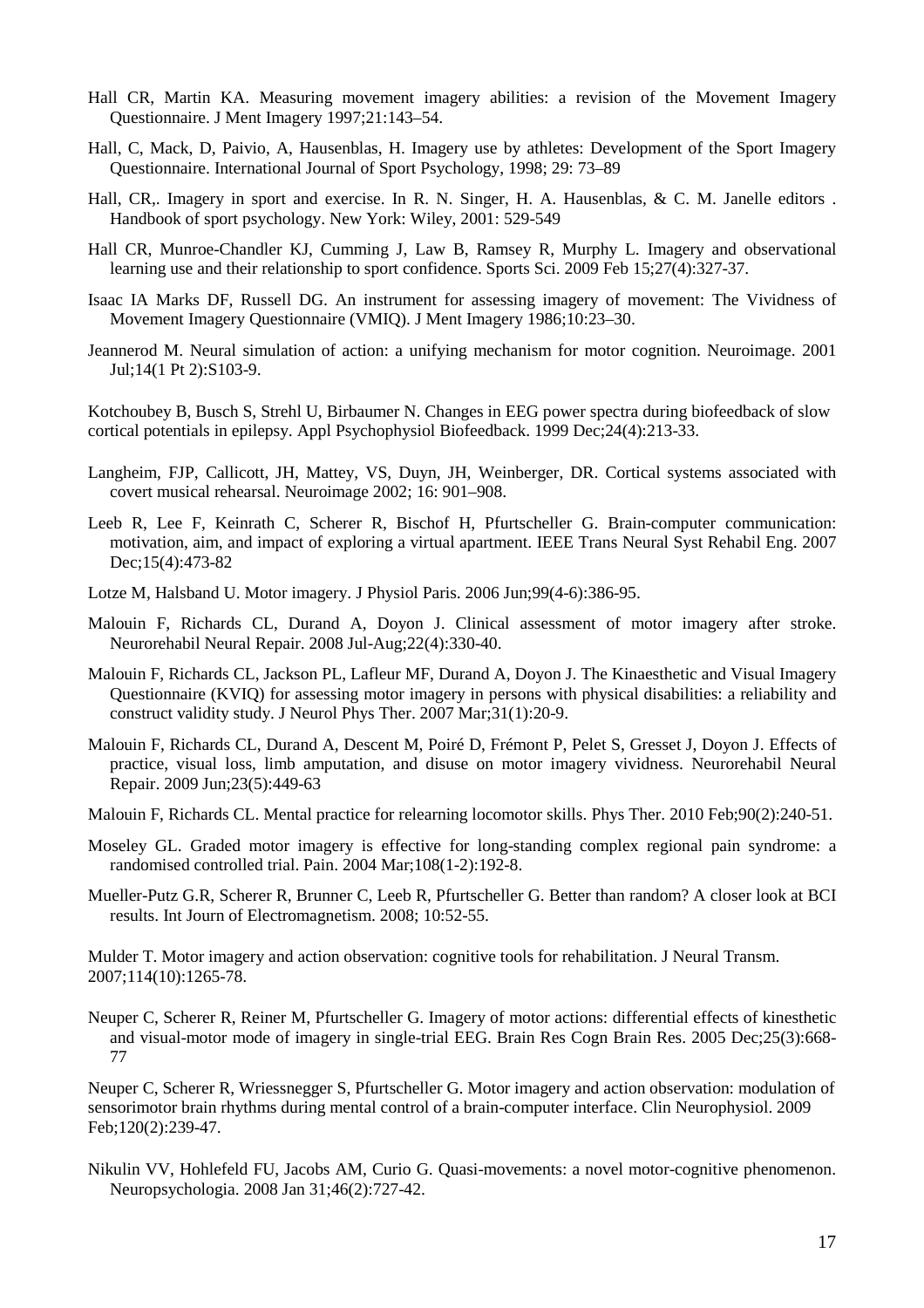- Oldfield RC. The assessment and analysis of handedness: the Edinburgh inventory. Neuropsychologia. 1971 Mar; 9(1): 97-113.
- Page SJ, Szaflarski JP, Eliassen JC, Pan H, Cramer CS, Cortical Plasticity Following Motor Skill Learning During Mental Practice in Stroke. Neurorehabil Neural Repair. 2009 May ; 23(4): 382–388

Pichiorri F, De Vico Fallani F, Cincotti F, Babiloni F, Molinari M, Kleih SC, et al.. Sensorimotor rhythmbased brain-computer interface training: the impact on motor cortical responsiveness. J Neural Eng. 2011 Apr;8(2):025020

Pfurtscheller G, Aranibar A. Event-related cortical desynchronization detected by power measurements of scalp EEG. Electroencephalogr Clin Neurophysiol. 1977 Jun;42(6):817-26.

Pfurtscheller G, Aranibar A, Wege W. Changes in central EEG activity in relation to voluntary movement. II. Hemiplegic patients. Prog Brain Res. 1980;54:491-5.

- Pfurtscheller G, Lopes da Silva FH. Event-related EEG/MEG synchronisation and desynchronisation: basic principles. Clin Neurophysiol. 1999;110:1842-57.
- Pfurtscheller G, Guger C, Müller G, Krausz G, Neuper C. Brain oscillations control hand orthosis in a tetraplegic. Neurosci Lett. 2000 Oct 13;292(3):211-4
- Pfurtscheller G, Neuper C. Future prospects of ERS/ERDin the context of brain-computer interface (BCI) developments. Prog Brain Res. 2006;159:433-7
- Pfurtscheller G, Leeb R, Keinrath C, Friedman D, Neuper C, Guger C et al.. Walking from thought. Brain Res. 2006b Feb 3;1071(1):145-52.
- Pfurtscheller G, Scherer R, Mueller-Putz GR , and Lopes da Silva FH, Short-lived brain state after cued motor imagery in naive subjects, European Journal of Neuroscience, 2008; 28: 1419–1426
- Scherer R. rtsBCI a collection of methods and functions for real-time data acquisition, storage, signal processing and visualization based on Matlab/Simulink. Available online: http://biosig.sf.net (accessed April 2012).
- Silvoni S, Ramos-Murguialday A, Cavinato M, Volpato C, Cisotto G, Turolla A et al.. Brain-computer interface in stroke: a review of progress. Clin EEG Neurosci. 2011 Oct;42(4):245-52.
- Shapiro, S. S. and Wilk, M. B. An analysis of variance test for normality (complete samples), Biometrika, 1965;52 (3/4): 591-611
- Vidaurre C, Blankertz B. Towards a cure for BCI illiteracy. Brain Topogr. 2010 Jun;23(2):194-8.
- Vuckovic, A, Hasan, MA, Nasseroleslami, B, Conway, BA, Allan, DB, and Fraser, M. Motor imagery in spinal cord injury with neuropathic pain. In: 4th International Symposium on Applied Sciences in Biomedical and Communication Technologies, doi:10.1145/2093698.2093866 26-29 Oct 2011, Barcelona, Spain.
- Vuckovic A, Wallace L, Allan D.B. Hybrid BCI controlled FES for rehabilitation of the hand in acute tetraplegic patients UKIERI Workshop Fusion of Brain-Computer Interface and Assistive Robotics, University of Ulster, July 2011 (accessed 26.10.20120) abstract: http://eprints.ulster.ac.uk/23285/1/Proceedings\_BCI-AR\_2011\_Workshop.pdf.
- Wolpaw JR, Birbaumer N, McFarland DJ, Pfurtscheller G, Vaughan TM. Brain-computer interfaces for communication and control. Clin Neurophysiol. 2002 Jun;113(6):767-91.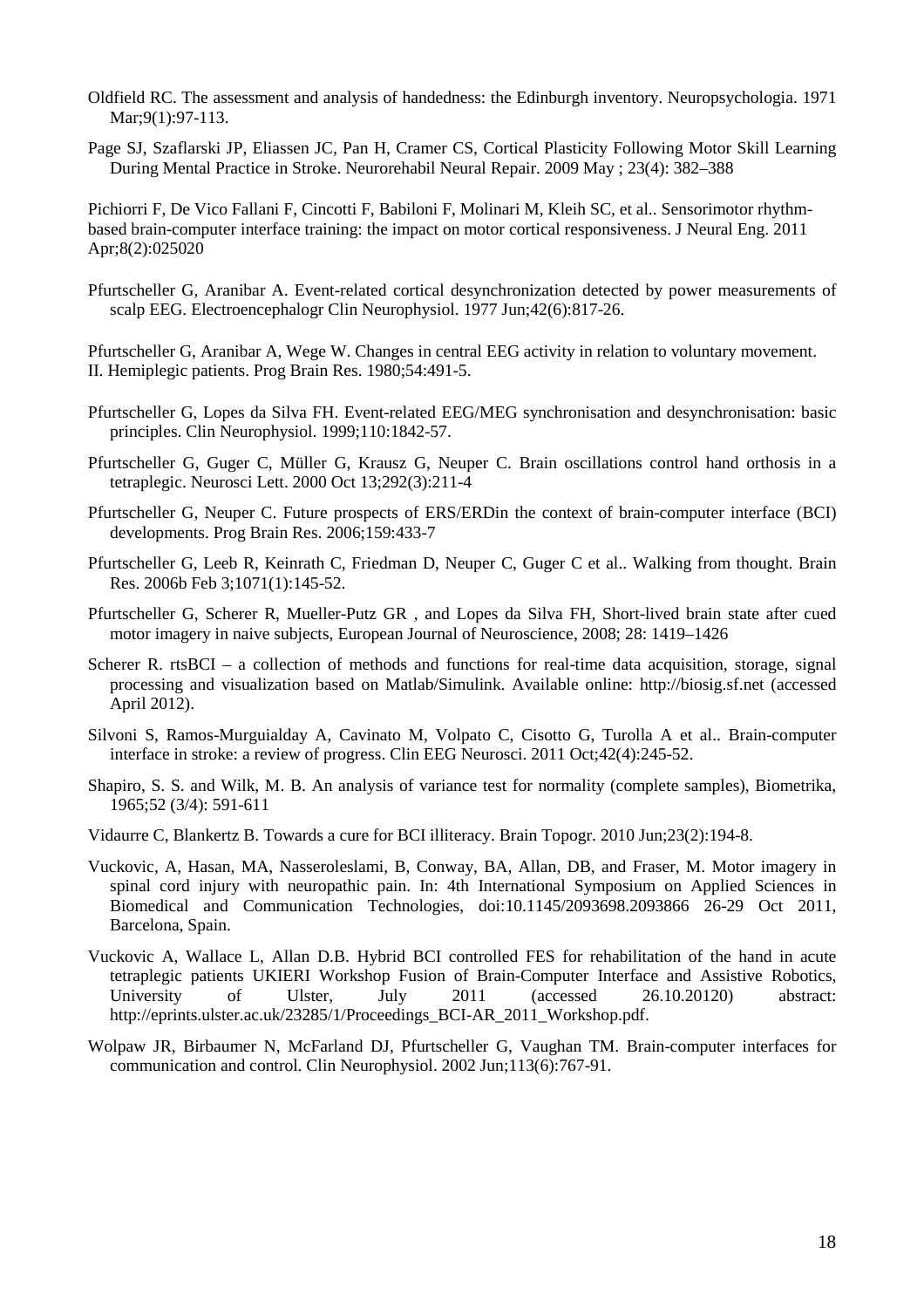# FIGURE LEGENDS:

Figure 1. The experimental paradigm. At t=0s a blank screen was presented followed by a warning sign at t=2s. The warning sign stayed until t=5s. At t=3s a cue appeared on the screen and stayed there for 1.25 s. Classification features were extracted from the period  $t=3s$  till  $t=7s$ .

Figure 2. Three different tasks: (a) Real lateral grasp of a mug; (b) Imagination of a lateral grasp of a mug laying on a desk, called Goal Oriented Imagination (GOI); (c) Imagination of a lateral grasp with the mug being removed from the desk, called Simple Imagery (SI).

Figure 3. (a) Classification accuracy as a function of KI score. Asterisks are for SI and diamonds for GOI. Asterisk and diamonds on the same KI scale correspond to the same person. Straight lines show linear interpolation of results for SI (solid) and for GOI (dashed); (b) Classification accuracy of SI as a function of VI score; straight lines show linear interpolation of results for SI (solid) and for GOI (dashed).

Figure 4. A logarithmic power spectral density for a reference period (solid line) and during a simple motor imagination (dashed line) over three central electrode sites, Subject 4, KI score 2.7 (KI 2: Poor, 3: Moderate) Upper graphs are for left hand imagination and the lower graphs are for right hand imagination.

Figure 5. The frequency value of the dominant frequency band as a function of KI score during SI (solid lines) and GOI (dashed lines). Values on the upper *x* axis show the absolute score (summation of scores across all 17 questions) while the lower *x* axis shows the normalised score (divided by 17, the total number of questions). A dashed and a solid line on the same scale (in a direction of the y axis) represent results from the same participant. In cases where frequency bands for SI and GOI imagination were identical or overlapping, they were presented with solid and dashed lines, close to each other, with the dashed line being on the right.

Figure 6. ERS/ERD maps for right hand movements over the contraleteral hemisphere (CF3-CP3). The left column 'REAL' is for real movements, the middle column 'SI' is for simple imagery and the right column 'GOI' for goal oriented imagery. The upper row (a) is for a participant with the lowest KI score ('poor' imager, KI=2.1) and the lower row (b) is for a participant with the highest KI score ('good' imager KI=4.5).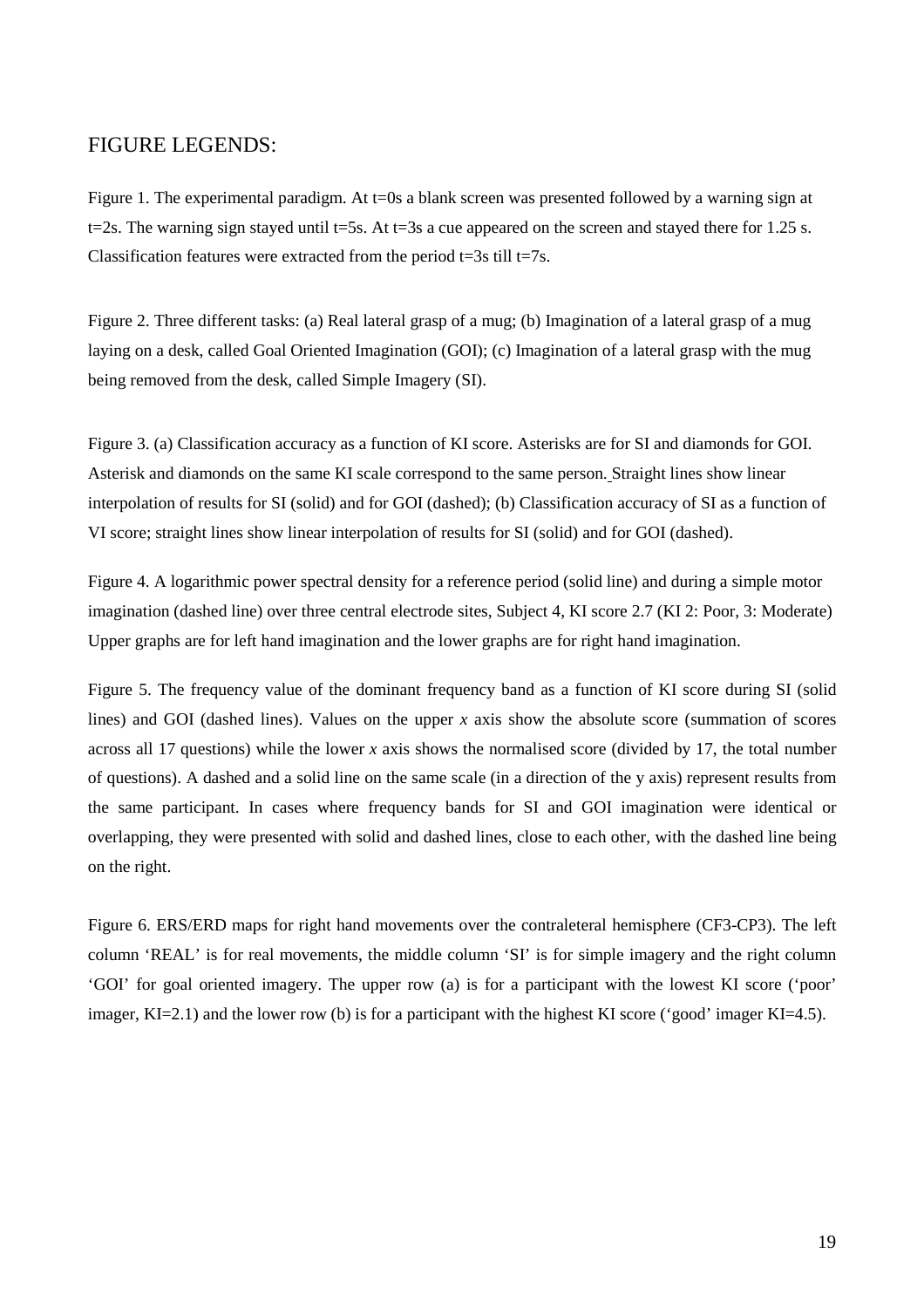

# FIGURE 1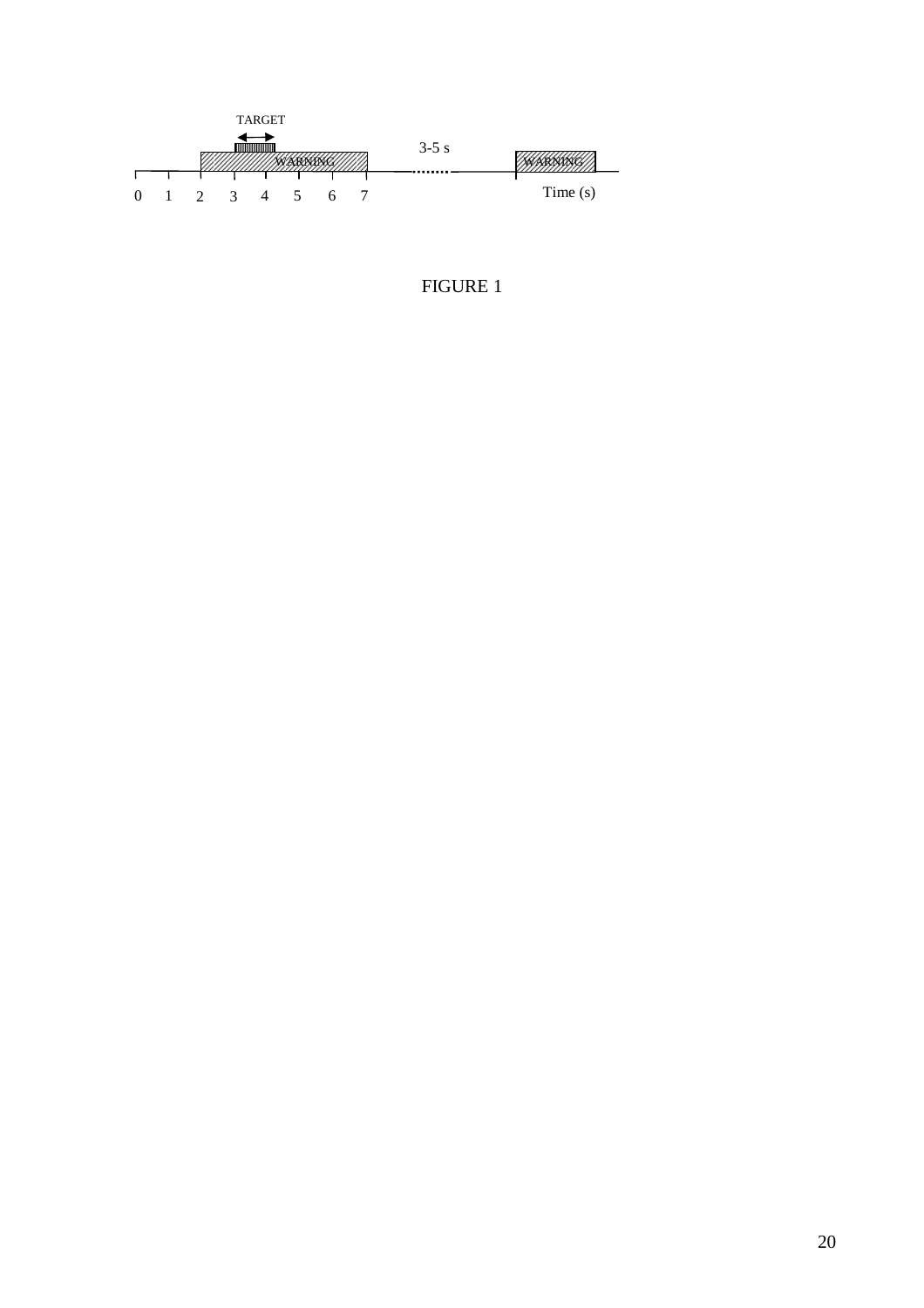

a

 $\mathbf b$  c

FIGURE 2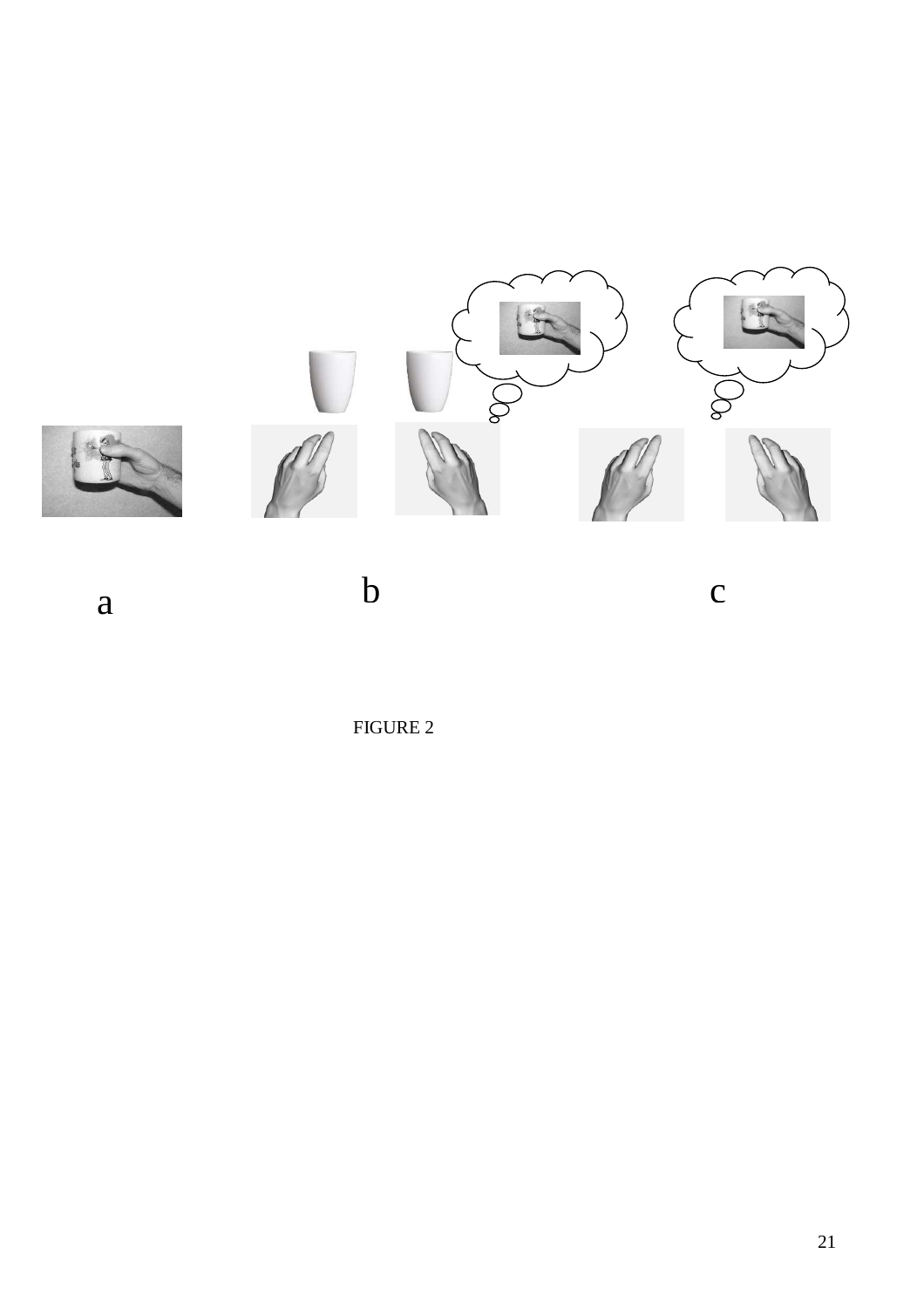

(a)

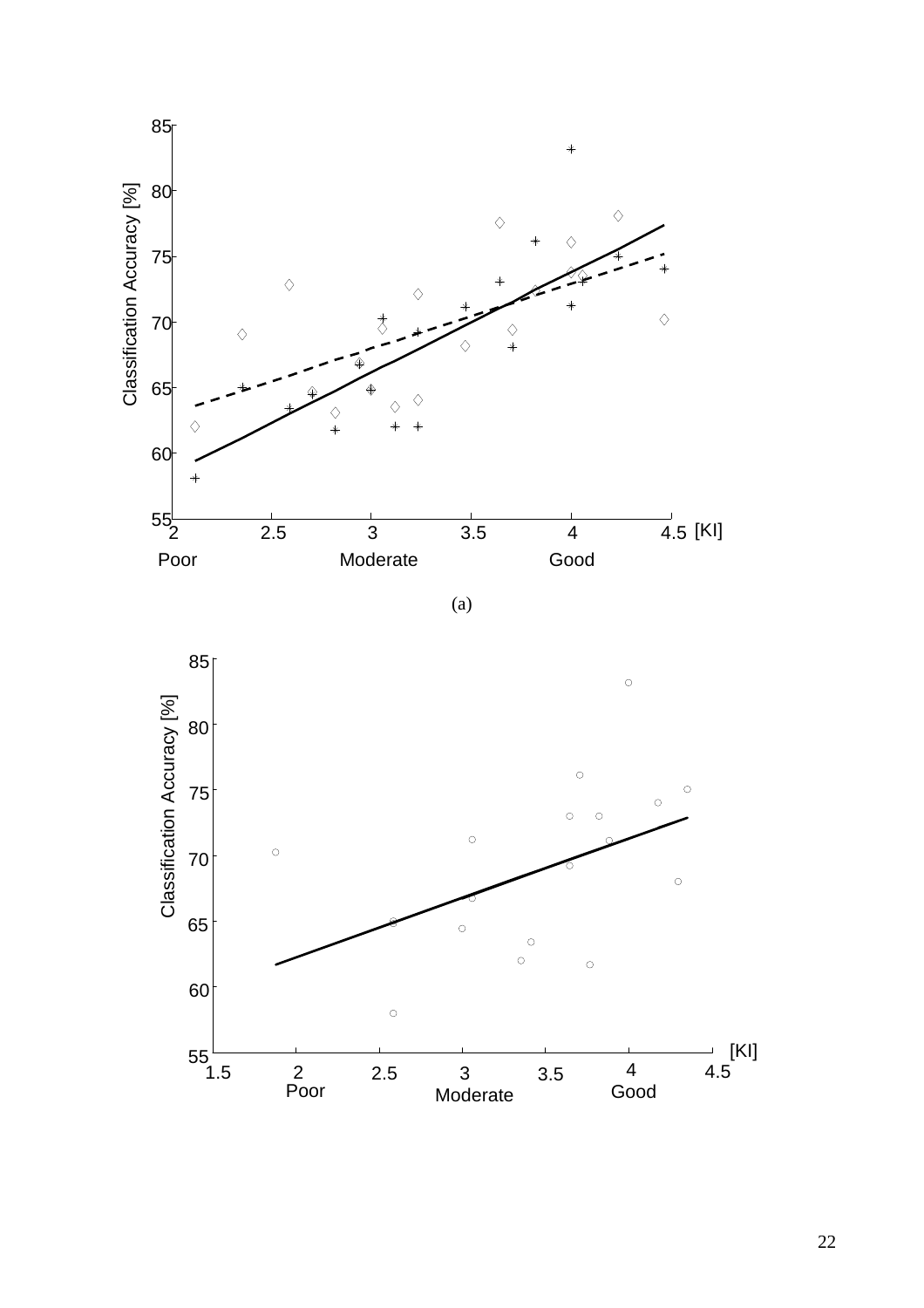

FIGURE 4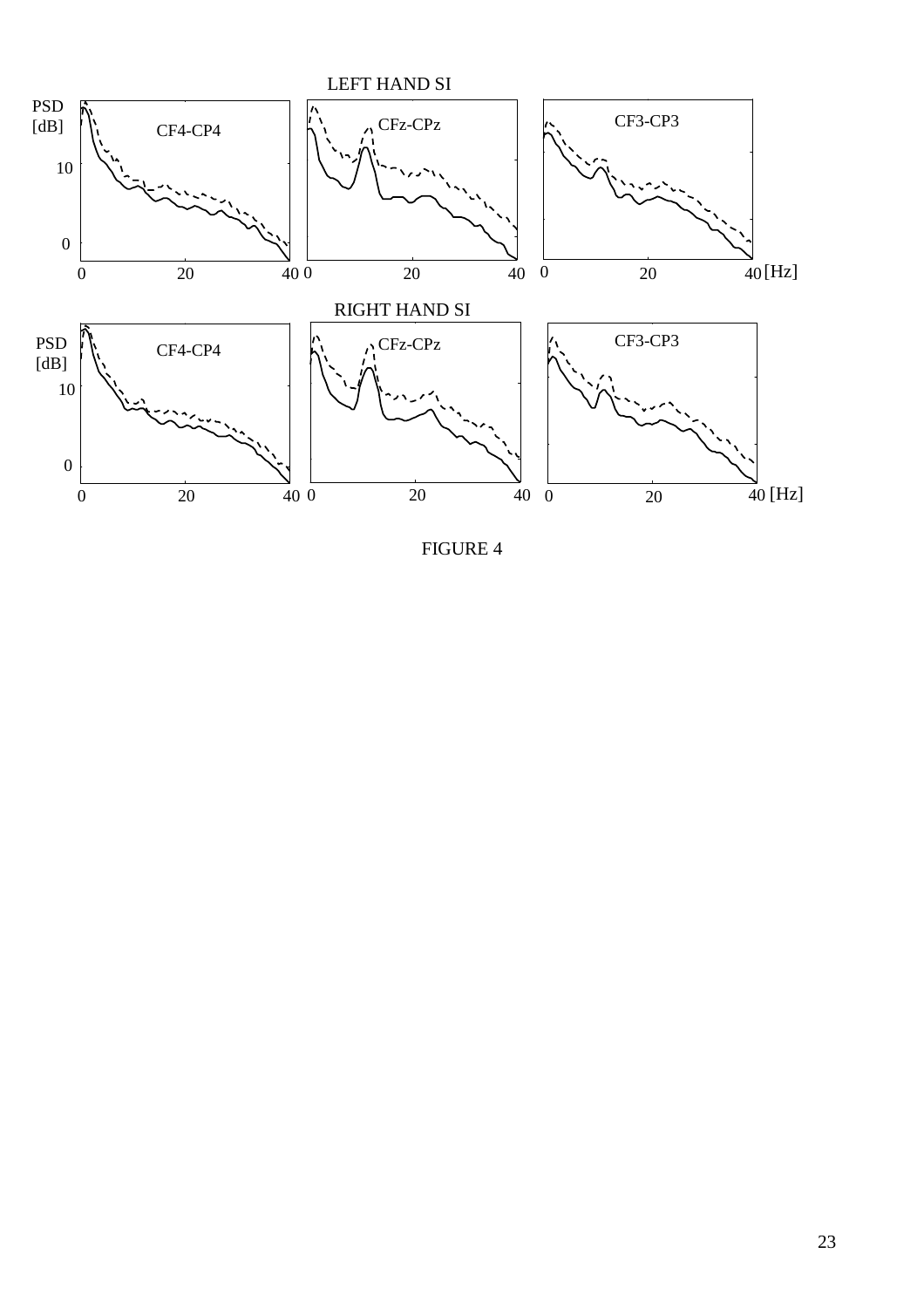